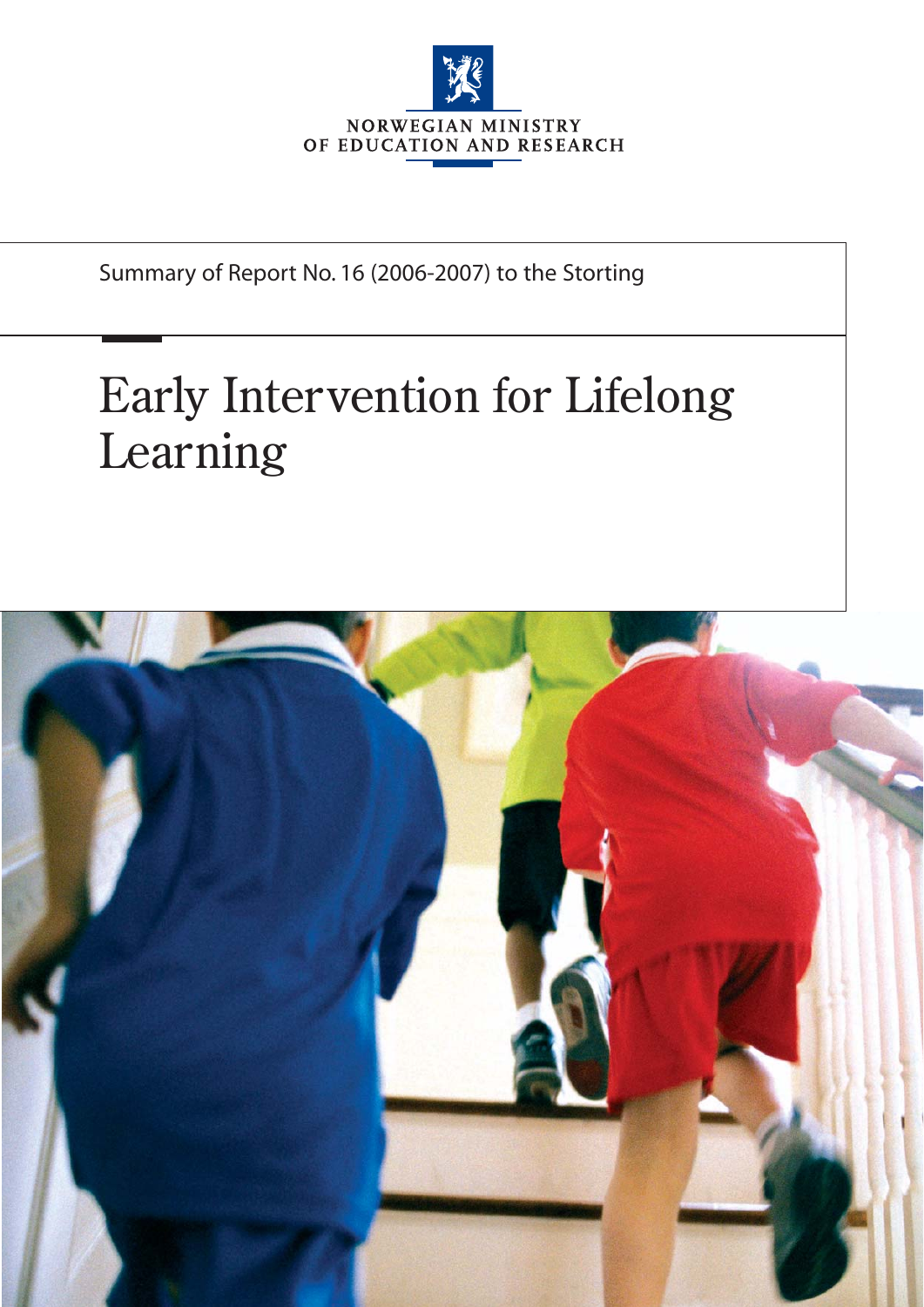# **Summary of Report No. 16 (2006-2007) to the Storting, the Norwegian Government's white paper on early intervention for lifelong learning**

# **Chapter 1 A knowledge society for all**

The Government will pursue an active policy to reduce the differences in society. Its goals are to diminish class distinctions, reduce economic inequity and combat poverty and other forms of marginalisation. Society must develop in a way in which power, benefits and obligations are distributed in the fairest possible way.

Everyone must have the same possibility of developing themselves and their abilities. A society characterised by community and equal worth provides the best setting for individuals to pursue their own life projects. Societies with small economic and social differences are also among the most productive in an economic sense.

Education systems are affected by changes in other areas of society and actors at all levels of the education system must use their knowhow to develop a proactive approach to developments in society. When social inequality increases, efforts to combat the differences must be intensified in the education system. This white paper presents the Government's policy for how the education system can make a greater contribution to social equalisation.

Education, knowledge and skills contribute to inclusion in the workplace, to better economy and better health, to greater participation in society and to a lower crime level. Furthermore, participation in training and education has great significance for self-realisation. Including each individual in a learning environment that stimulates life-long learning is an important contribution to creating a good life.

#### **The need to level out social inequality**

There are social differences in participation in and learning outcome from the education system in all countries. None of them has succeeded in wiping out these differences completely. International comparisons show however that there are a number of countries which have been more successful than Norway in achieving social equalisation in their education systems. This shows that there is room for improvement in our system.

The disparities in the knowledge and skills that children, pupils, students and adults acquire through the education system, and thus also in the opportunities that are open to them later in the social and labour market, are too great. Failure to acquire basic skills in primary and lower secondary school increases, for example, the probability of dropping out of upper secondary school. The differences are closely linked with family background, that is to say with the parents' level of education and income, or whether the pupil or student comes from a majority or minority background. There will always be individual variations in learning achievement and participation. The Government has two objectives. One is to increase the current number of people who achieve their goals and the other is to ensure that the education system does not reproduce or reinforce social differences. Social equalisation means making the probability of succeeding in the education system less dependent on family background.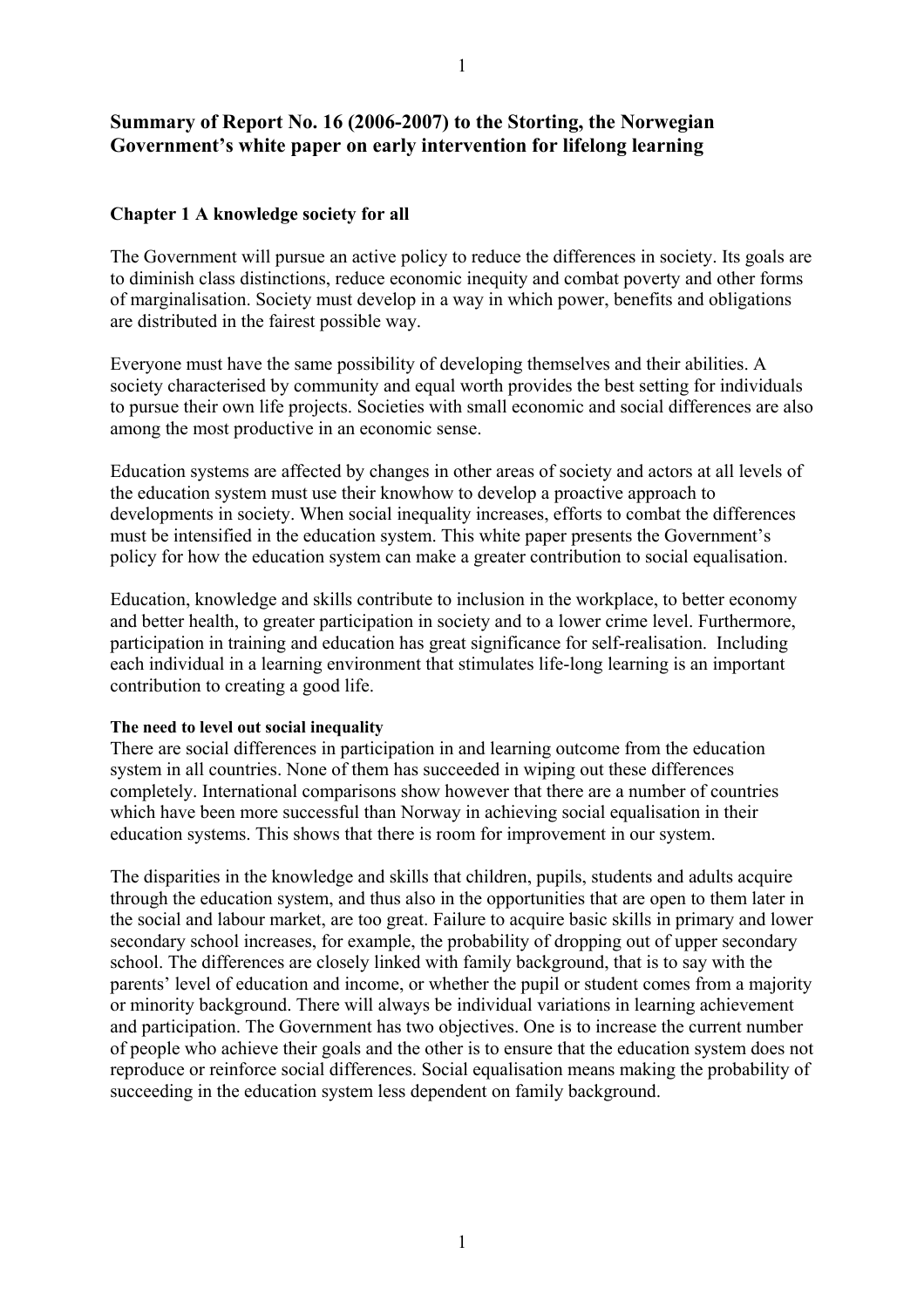

*Figure 1 Correlation between education/skills and exclusion from upper secondary school and work* 

Today, older members of the population have a lower level of education than younger members, and most people over a certain age whose highest level of education is lower secondary school have managed well in the workplace and in their private lives. However, there has been a tremendous change over the last few decades in the demand for qualifications. Around 700,000 people of working age are now receiving benefits from the national insurance scheme. Many of the people who meet problems in the labour market do not have adequate basic reading, writing, arithmetic and ICT skills.

Statistics from Statistics Norway show that the probability of being excluded from higher education and the workplace even as a young adult is many times greater without an upper secondary education (Figure 1). Of young adults between 20 and 24 years of age who commenced but did not complete upper secondary education, about 24 per cent of the men and 28 per cent of the women are excluded from both work and education. Only a small number of those who have completed upper secondary education are not working or furthering their education.

An OECD survey of Adult Literacy and Life Skills (ALL 2003) in selected countries shows that more than 400,000 adults in Norway have such weak literacy and numeracy skills that they may have difficulty functioning in today's workplace and in society. Adults with weak basic skills run the risk of losing their jobs in the event of a workplace reorganisation. Figure 1 shows that persons with weak basic skills are overrepresented in the group receiving disability pensions. Nearly half of 50-60 year olds with very weak skills are disabled. This proves that we do not have a knowledge society for all.

#### **The possibilities lie in early intervention**

Everyone has a potential for learning. When a large number of people are prevented by poor learning development in childhood and adolescence from participating in the knowledge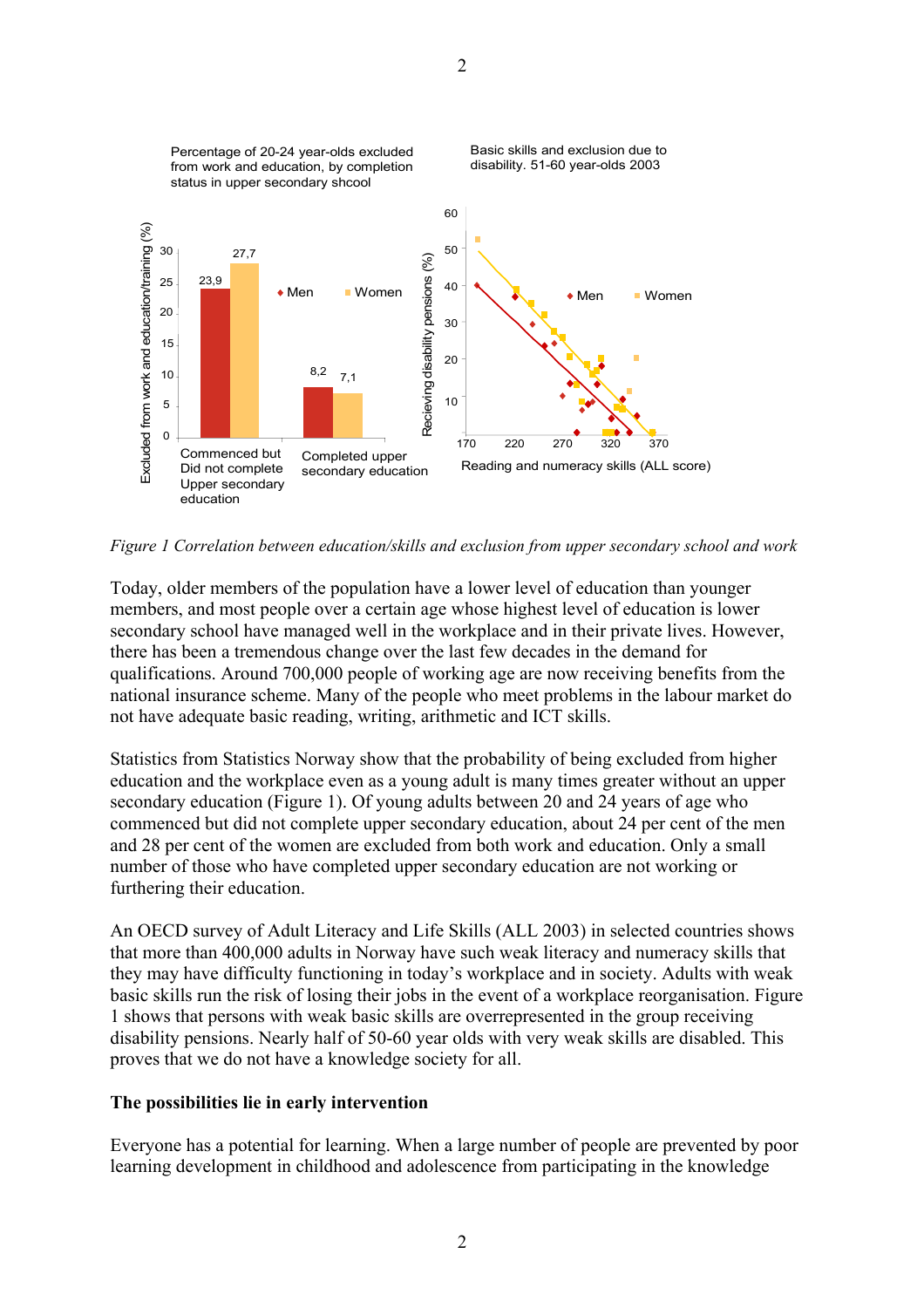society, the system is to blame. This particularly affects children and young people who do not have parents who are able to compensate for weaknesses in the education system.

The Government wishes to improve the ability of the education system to meet individual needs by organising teaching and learning in a favourable way. Early intervention is one of the keys in this work. Early intervention must be understood both as action at an early stage of a child's life and as intervention when problems arise or are revealed at pre-school age, during basic education or in adulthood.



*Figure 2 Factors that promote and hinder learning* 

The possibilities for children and young people to learn must be built up block by block. The illustration in Figure 2 shows how important it is for the education system to pave the way and ensure that everyone is included in good learning processes at an early stage. The ability to learn depends among other things on skills and experience acquired earlier in life. Learning breeds more learning. Persons who are not offered good learning processes will have a greater risk of falling into a downward spiral (right of Figure 2).

There is great potential for reducing social inequality by initiating measures in early childhood and the socio-economic benefits of providing effective measures for children who need extra stimulation are very high. Early childhood is an important period for developing communication skills, conceptual understanding and vocabulary. Children have an innate curiosity and interest in learning that has to be encouraged and developed throughout their entire schooling. Research shows that children with good language development before they start school make better social progress and reading progress in primary school than children with delayed language development. Reading progress affects motivation, which in turn affects academic learning.

There will also be pupils at school who are in danger of falling behind in learning and mastering. There are a number of effective measures that help to get vulnerable children into a good learning process. The earlier these measures are initiated, the more effective and less resource-intensive they are. The best way to prevent marginalisation is to help at any early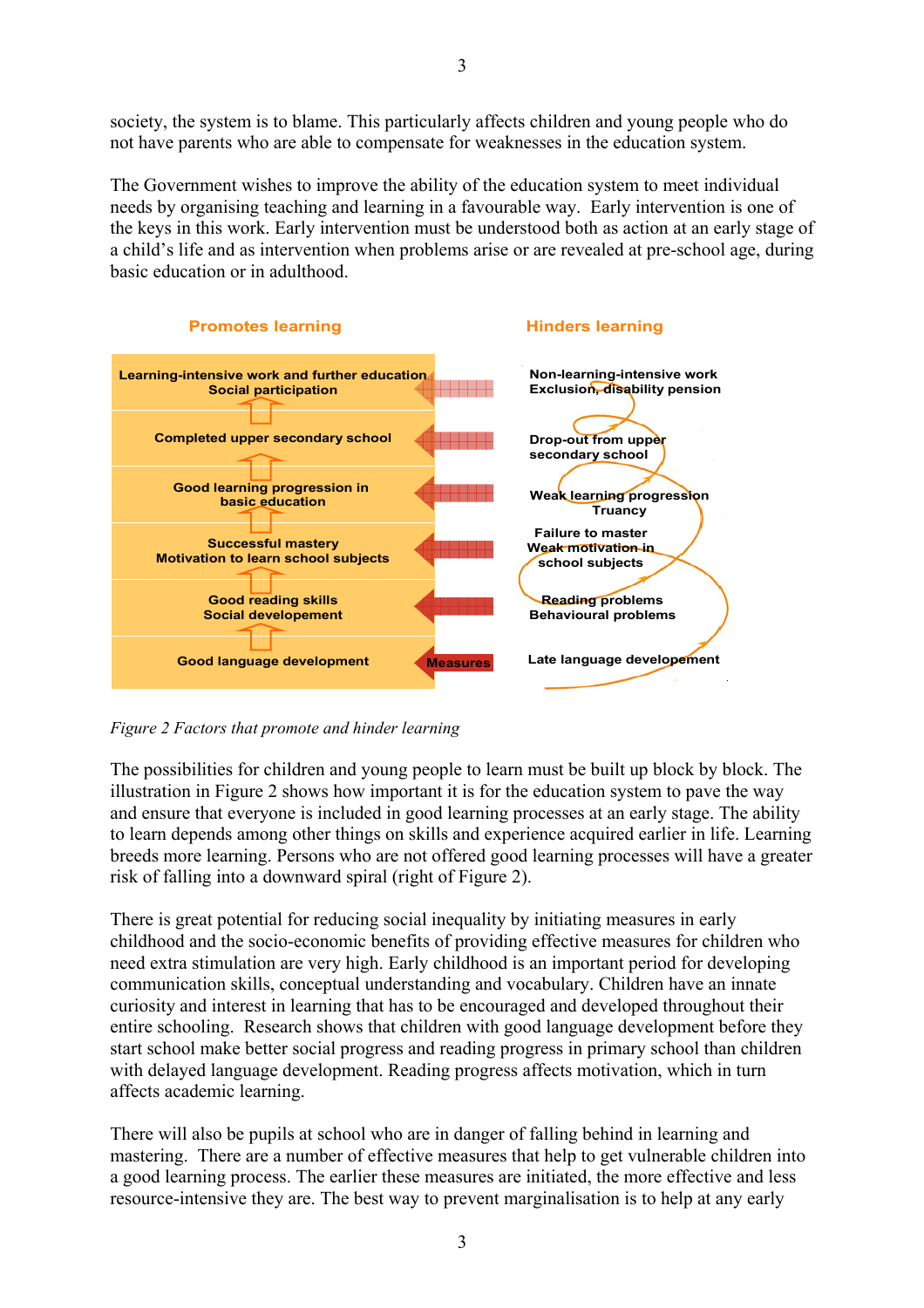stage when there are still many possibilities and the child's motivation has not been weakened by failure.

If measures are to be initiated at an early stage, efforts must be made at all levels of the education system to identify the children and young people who are not making satisfactory learning progress. This entails assessing children's development and abilities and having the professional knowledge to determine which follow-up measures to initiate. There are a number of useful tools and aids that can be utilised in an evaluation process. Many child health clinics and day-care centres have benefited from the use of various language assessment tools. In the primary and lower secondary school, there are compulsory tests and other material teachers can use to assess pupils' abilities and skills.

It is equally important to remember that it is never too late to reverse a downward spiral learning process. A number of measures have been tried and found successful in helping young people with serious learning and behavioural problems at lower secondary level, or pupils who have dropped out of upper secondary school. The same is true of adults who have completed compulsory education without acquiring the reading and writing skills that are needed to be able to function well in society and in the workplace.

#### **Better opportunities for all**

The measures to promote social equalisation that are presented in this white paper aim mainly to ensure that everyone acquires the necessary knowledge and basic skills at primary and lower secondary school and that as many persons as possible complete upper secondary school with good results. Education and training must therefore be based on a broad view of knowledge. Good knowledge and basic skills in for example reading, writing, arithmetic and ICT are essential for participation in a modern workplace and in society. It is also important for everyone to develop social, cultural and ethical knowledge and skills and the ability to cooperate and think critically. Everyone must develop knowledge and insight that will enable them to take part in democratic processes and to take responsibility for their own lives.

# **Chapter 2 A well-developed education and training system**

Making a contribution towards social equalisation has been an important goal for many educational reforms. The Norwegian education system has many strengths that are worth building on, also with a view to levelling out social differences. The education system is based on principles of community, equal access for everyone and opportunities for life-long learning. One of the recommendations in OECD Report "Equity in Education, Thematic Review Norway" dated January 2006 is to preserve the basic structure of the education system. It also stresses that the system has a good equalisation profile as regards financing and participation. The social differences in access to the education system have been reduced by providing more day-care institutions, introducing a ten-year compulsory school for everyone and the right to upper secondary education. The possibility of participation regardless of financial means has also been improved.

Today, children, young people and adults in Norway are well on their way to having equal access to education and training. One of the Government's goals is full day-care provision. Primary and lower secondary schooling is compulsory and everyone has the right to upper secondary schooling. Those who wish to and who have the required qualifications can acquire a higher education. Following the Competence Reform, adults now have the right to complete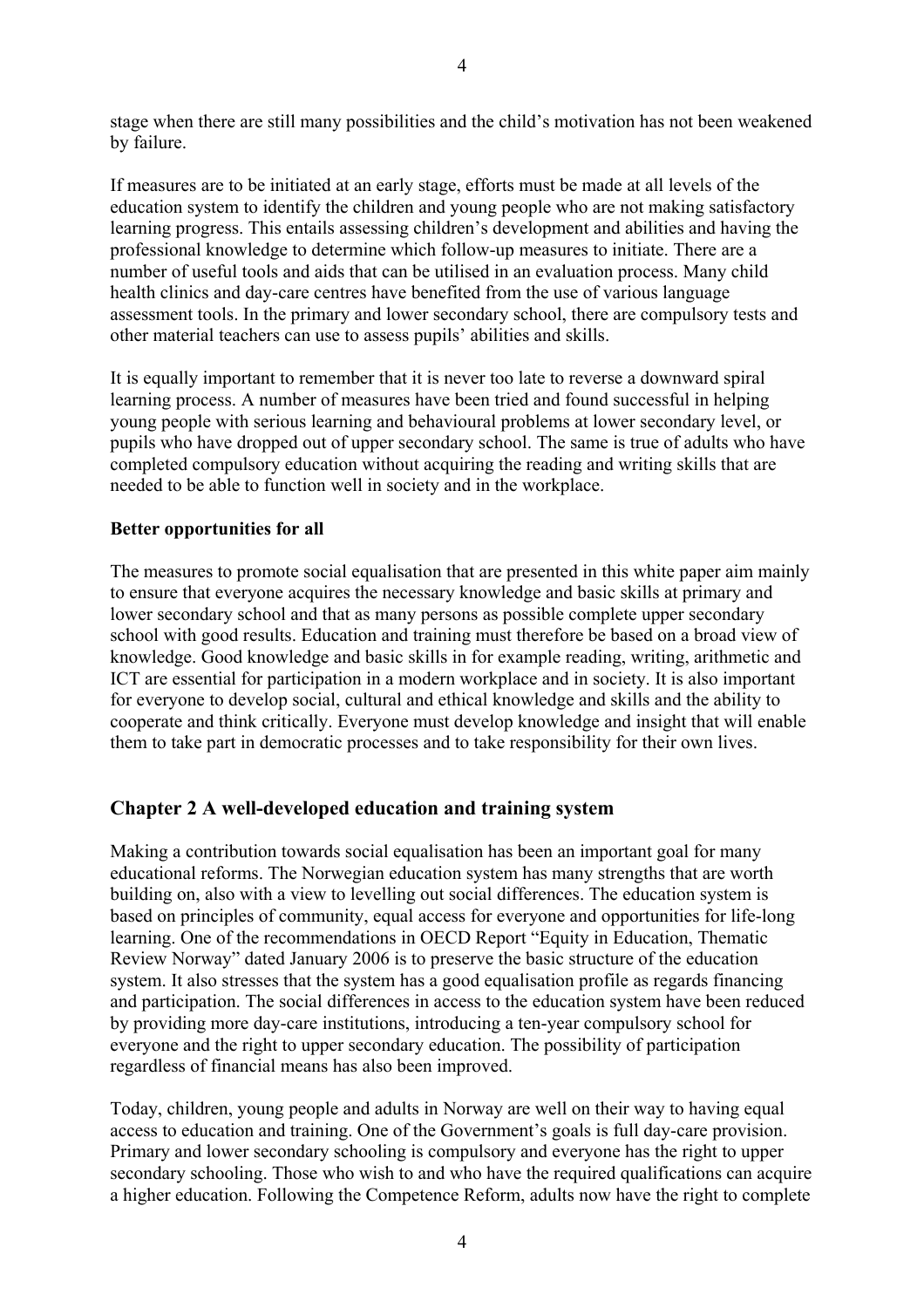their primary and secondary education, and employees also have the right to leave of absence to do this. In spite of a high degree of formal equality in the right to participate in the education system, there are still great social differences in learning outcome and participation in education. This shows that development and resources are not in themselves sufficient to ensure a more socially equalising system. The challenges we are now facing are therefore of a different character. These are presented in Chapters 3 and 4.

# **Chapter 3 Barriers to good learning processes**

This chapter describes the factors in the Norwegian education and training system that contribute to differences in learning outcome and participation in education and work. Chapter 4 documents how these lead to systematic disparities between different groups.

#### **Early childhood**

In the course of the past 20 years, we have acquired more knowledge about the significance of early childhood for the individual's possibility of life-long learning. The development of language plays a central role. Language makes it possible to communicate and it helps to create identity and a sense of belonging. With the help of language, a child learns to understand itself and its surroundings. Language development is therefore crucial to a child's further development – intellectually, socially and emotionally. Studies show that early language stimulation can prevent social differences in later learning achievement in school. Early language stimulation can, for example, be playing actively and consciously with language using story-reading, songs, rhymes and jingles.

#### *Language testing at child health clinics*

The child health clinics are the only institutions that, in principle, meet all pre-school children whether they attend a day-care institution or not. They assess their language development at two and four-year check-ups. Professional guidelines recommend that "a systematic observation of communication, language understanding and spoken language" be carried out as part of the general medical examination. A survey in 2000 revealed a noticeable lack of systematic approaches to language evaluation at the child health clinics. The health visitors reported a great lack both of formal referral routines and of satisfactory cooperation with other professional bodies. More than 90 per cent of them expressed the wish for systematic testing material to uncover language and speech problems.

#### *Access to high-quality day-care institutions*

National and international research shows that good educational pre-school programmes have a positive effect on learning and development in all children, irrespective of family background. Educational programmes have a clearer effect on later learning in children with a difficult background or minority language background.

A shortage of day-care places and the family's financial situation are the main reasons why some children do not attend a day-care institution. The National Childcare Survey also indicates that some parents do not want day-care places for their children. About 5 per cent do not want places, even if the parents' fee was reduced to NOK 500 per month. The cash benefit scheme is an alternative and a supplement to day-care for parents with children between one and three years old who do not use a day-care centre or who combine part-time day care with a reduced cash benefit. The cash benefit is of more importance to immigrant families' income than to families in the population as a whole, because on an average the cash benefit represents a higher share of those families' total income.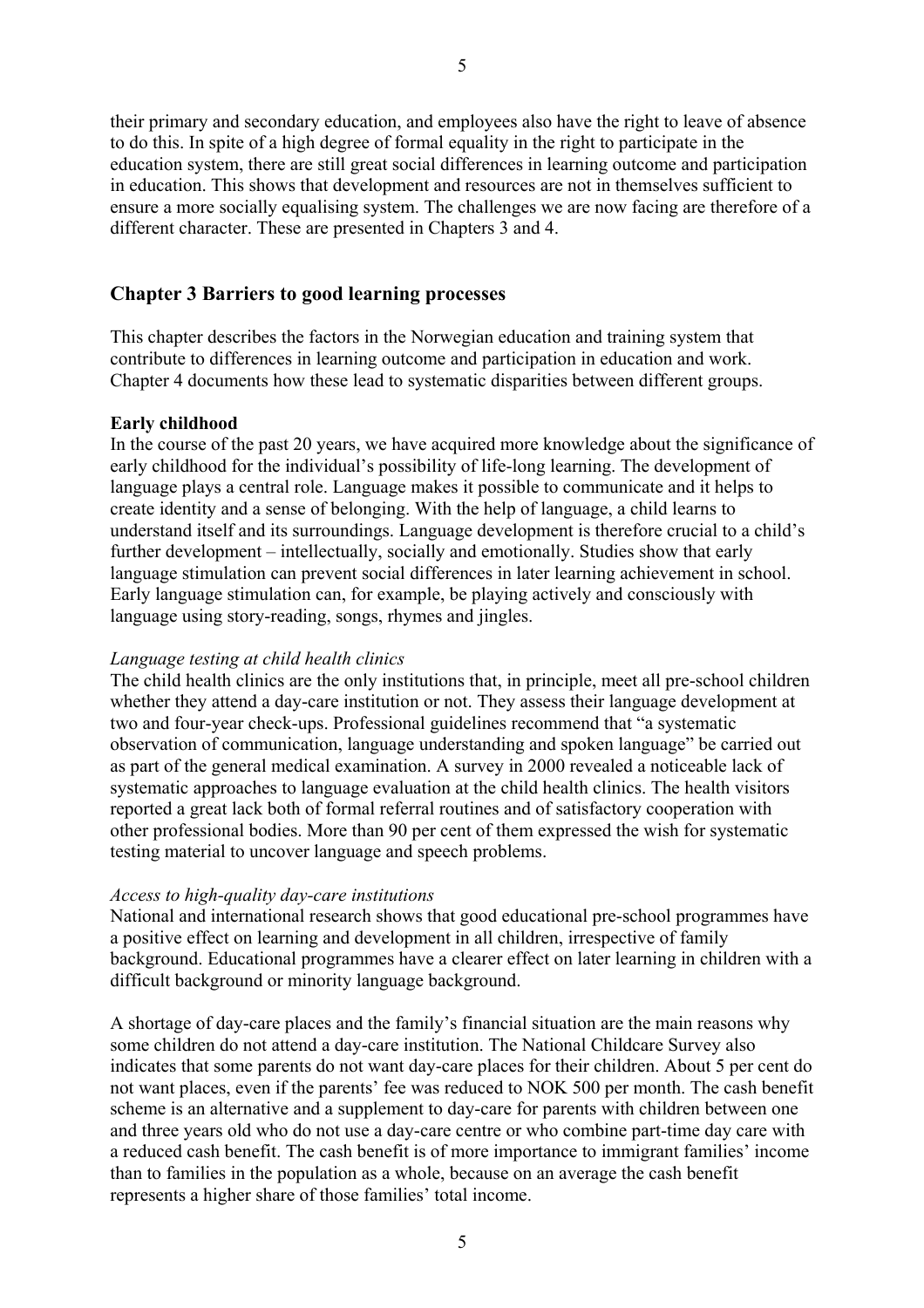6

In addition to its goal of full day-care provision, the Government emphasises the importance of a high-quality content in the day-care institutions. The provision of good day-care facilities is particularly advantageous for children who are more likely to find it difficult to master school subjects. This includes children from families with little support at home and children who do not speak the majority language at home. Day-care institutions can achieve good results with children's language development by using methods that are compatible with the day-care institution's tradition of learning through games. The use of language games in daycare institutions can help to prevent later reading and writing difficulties. An important prerequisite for high quality is a competent and qualified day-care staff. The OECD points out that Norwegian day-care institutions have a lower percentage of personnel with pre-school teacher training than our neighbouring countries, Denmark and Sweden. Looking at the number of children per teacher in these countries in 2004, we see that Sweden had 11.2 children aged three to five per pre-school teacher, while Denmark had 6.9 children in the same age group per pre-school teacher. These two countries have the highest teacher density in Europa. We do not have corresponding figures for Norway, but the regulations issued in pursuance of the Norwegian Day Care Institution Act require one trained pre-school teacher per 14 to 18 children when the children are over three years of age. It is therefore likely that teacher density is lower in Norway than in Sweden and Denmark.

#### **Primary and lower secondary education**

#### *Early intervention or wait and see*

Children with a good foundation when they start school are more likely to make a success of further schooling, studies and a career. The sooner children are given help, the greater the probability of avoiding more serious and more complex problems.

Surveys show that there has been a tendency in Norwegian schools to 'wait and see' instead of intervening at an early stage of the pupils' development and learning. According to the Progress in International Reading Literacy Study (PIRLS) in 2001, one of the teaching strategies of every second  $4<sup>th</sup>$  grade teacher in Norway is 'to wait for the pupil to mature' if the pupil is lagging behind in reading skills. Statistics showing the scope of special education support the assumption that measures are initiated too late. The use of special education increases with the pupils' age, which conflicts with the principle of early intervention. In Finland, a great deal of extra help is given at an early stage of the learning process. Finland has very high scores in international reading surveys and has few pupils with weak basic skills.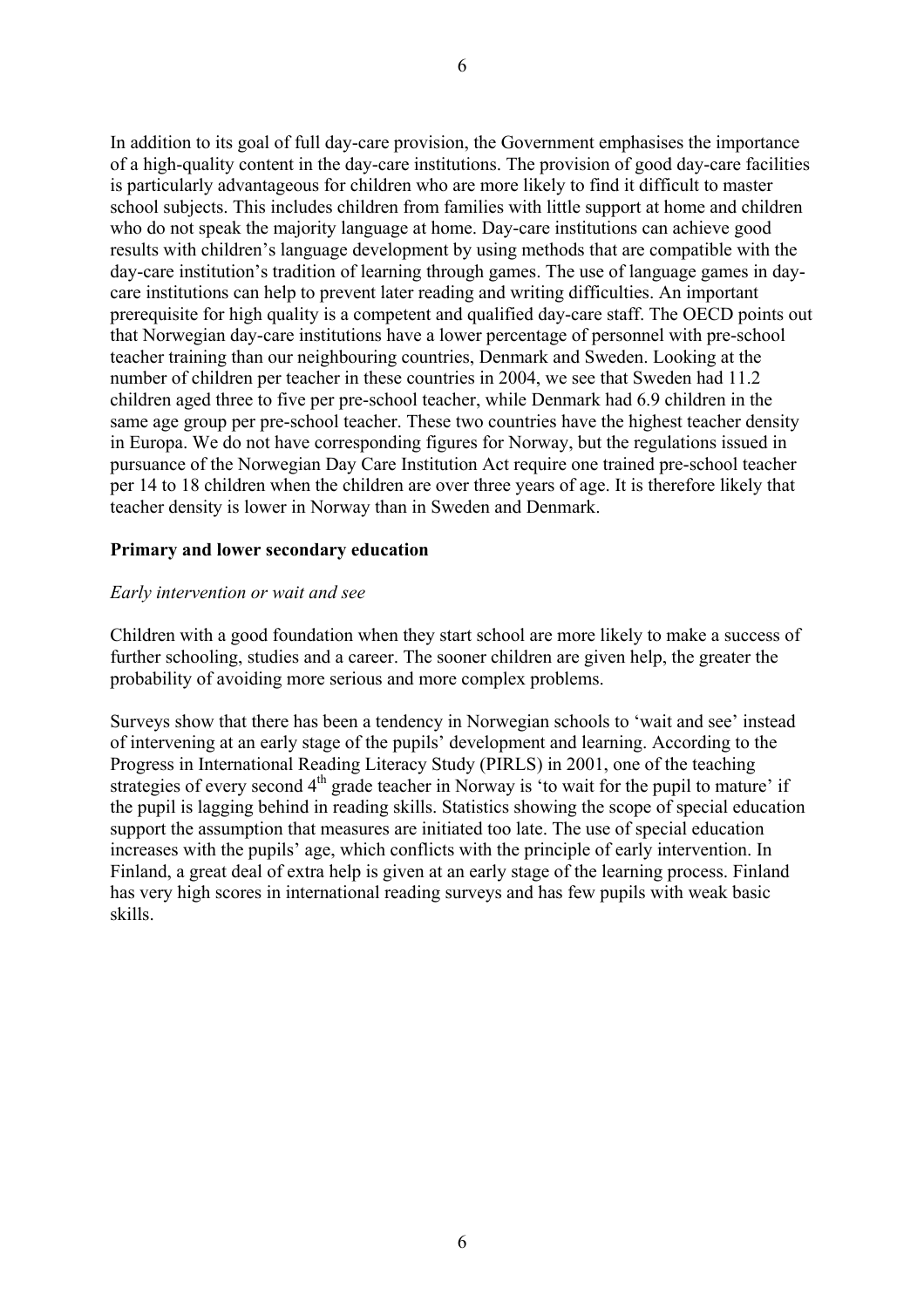

*Figure 3 Use of special education in Finland and Norway by the pupil's age. Percentage of pupils and percentage of teaching periods per pupil respectively.* 

The above graphs show the difference in use of special education in Finland and Norway. The graph for Finland shows the percentage of pupils receiving special education at different ages. The graph for Norway shows the percentage of total teaching periods that are used for special education in the different grades. In this context, however, it is the shape of the curves that is interesting.

#### *Importance of expectations and follow-up for learning*

International research shows that high expectations play a decisive part in ensuring that children and young people actually do learn. In a comparison with pupils in the other Nordic countries, Norwegian pupils report the lowest demands from their teachers regarding schoolwork. The research also shows that teachers systematically have lower expectations of certain groups, such as minority language speakers with poorly educated parents. These low expectations are based on preconceived ideas about the parents, and can lead to too low a level of ambition and thus to social reproduction.

The evaluation of Reform 97 indicates that learning routines in the Norwegian primary and lower secondary school are characterised by a lack of system and coherence. There is a great deal of activity in class, but the teachers often switch from one activity to another without any clear purpose. There is little systematic reflection on the point of the different activities and little time is spent rounding off and summing up.

If teaching goals and criteria for evaluation are not clear, this can lead to preservation of social differences. The more diffuse the evaluation criteria are, the greater the advantage to pupils with highly educated parents. It is more likely that this group of pupils will be able to understand implicit demands and expectations and it will be easier for them to make adjustments without any further explanation of which criteria the evaluations are based on.

International surveys show that a lack of training in the basic skills is a problem in many Norwegian schools. Automaticity of skills is the area in which Norwegian pupils, according to the Programme for International Student Assessment (PISA), are weakest. Norwegian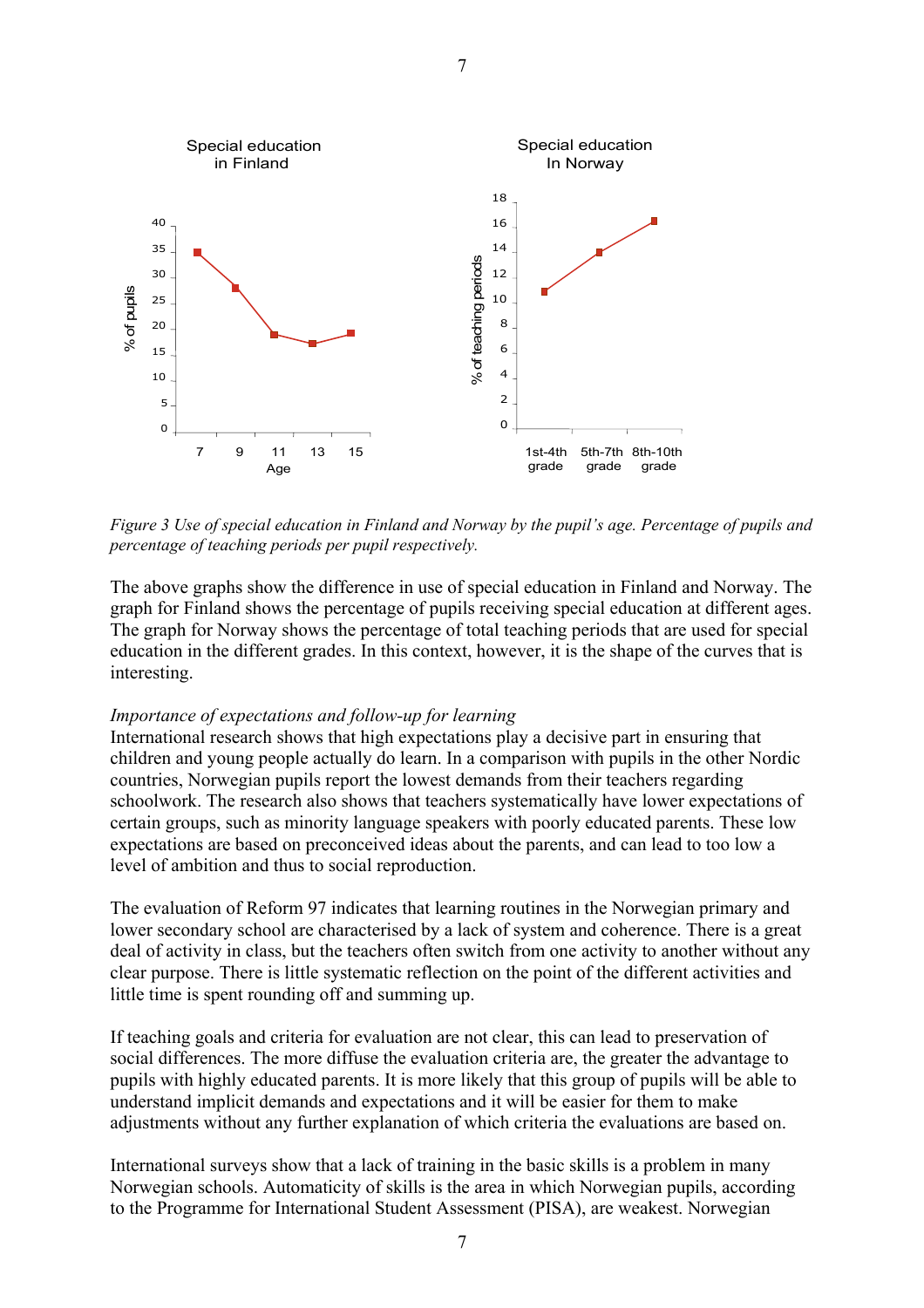pupils are, for example, noticeably weak in elementary arithmetic. It is clear from the PISA survey that basic skills training is barely used as a learning strategy. Schools with a high score in mathematics among  $10<sup>th</sup>$  graders are shown to emphasise this type of training. This training is important for all pupils, but a lack of it will particularly affect pupils who need more time to develop automaticity or who do not get help at home.

A fruitful learning process depends on quick and constructive feedback along the way. About 20 per cent of Norwegian teachers reply that they monitor homework in  $8<sup>th</sup>$  grade science, while the international average is close to 80 per cent (see Figure 4). If this is representative of how teachers follow-up homework in Norway, many parents may find themselves with more responsibility for the pupils' learning than they are willing to accept or are capable of accepting. Surveys show that help from parents is more important in Norway than in most other countries.



*Figure 4 Science homework. Norway compared with the average of the countries that took part in the Trends in International Mathematics and Science Study (TIMSS). Percentage of pupils in the 8th grade 2003* 

#### **Upper secondary schooling**

The main challenge in upper secondary education is getting as many pupils as possible to complete their schooling with a certificate of upper secondary education, a craft certificate or a journeyman's certificate. Without a certificate from the upper secondary school, the probability of poverty or marginalisation later in life increases dramatically. Weak learning in the primary and lower secondary school appears to have great significance for the probability of dropping out of upper secondary school. Choices, learning and drop-out rates in the upper secondary school are linked with lower level grades, which vary according to the pupils' family background. Pupils with poor basic skills from primary and lower secondary school find it very difficult to acquire knowledge that is presented in writing or in a theoretical form. The introduction of Reform 94 brought to light the problems young people face in later education and in the labour market if they have not acquired adequate skills in primary and lower secondary school. The current labour market demands competence in the form of basic skills. This is reflected in the organisation of and requirements regarding technical and vocational education in Reform 94 and in the Knowledge Promotion programme.

8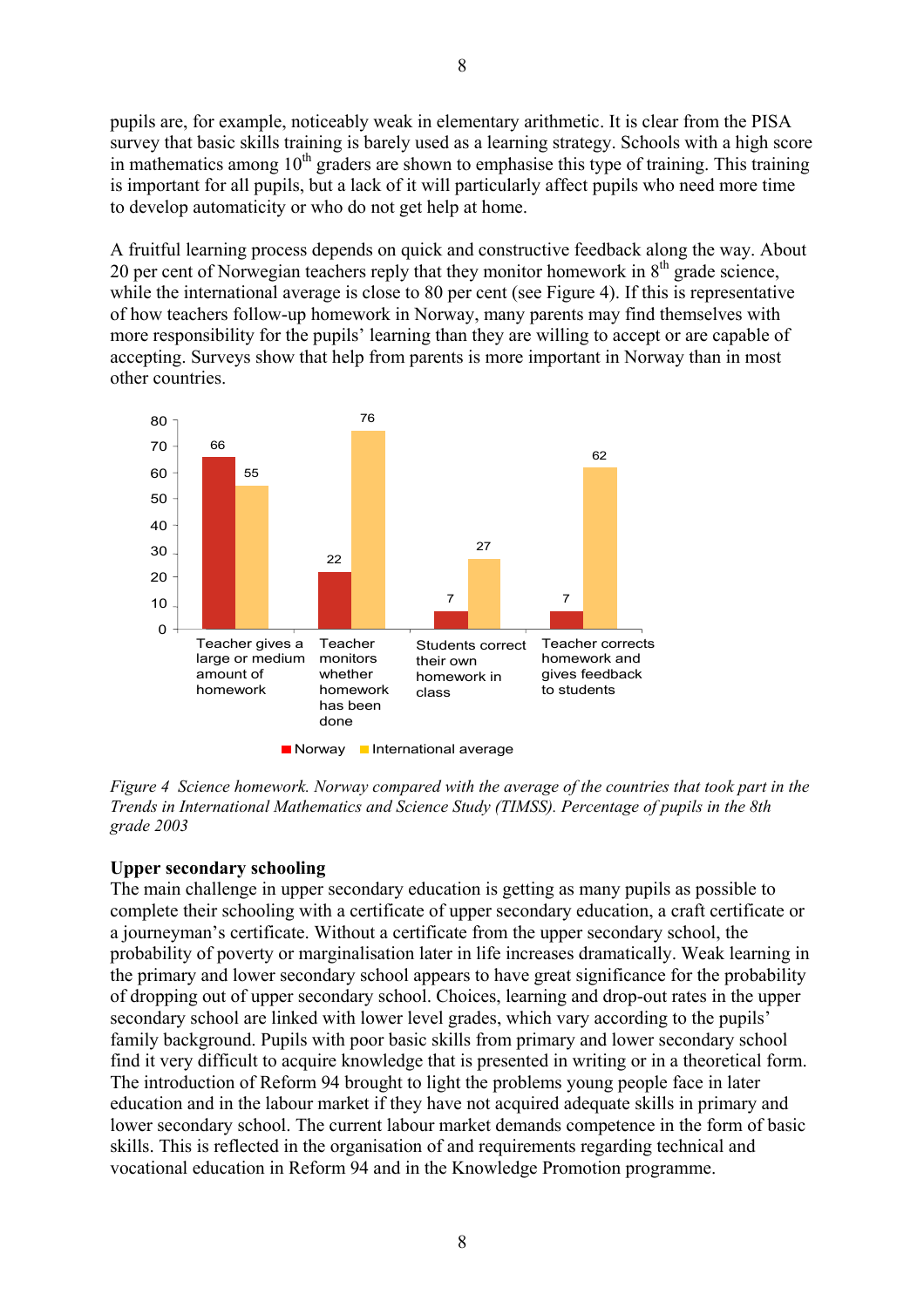#### *High drop-out rate in technical and vocational education*

The completion rate is particularly low in vocational training programmes. This is linked, for example, with the fact that there are a larger number of pupils with poorer grades and a great deal of absence from lower secondary school on these courses. This must in turn be seen in the light of the pupils' family background. Moreover, it appears that the quality of technical and vocational education varies.

It is extremely important that apprenticeships and traineeships are available to pupils following vocational training programmes to ensure that they do not break off their education after two years. The difficulty of finding an apprenticeship or traineeship varies from occupation to occupation. There also appears to be a correlation between family background and the probability of securing one. It is easier for pupils who have parents with upper secondary school as their highest completed education than for other pupils. This can be explained by a network of contacts in different enterprises through their parents' job connections. Pupils with good grades find apprenticeships more easily than pupils with poor grades, but boys get apprenticeships more easily than girls in spite of poorer grades. Minority language boys are the group that has more difficulty any of the others. This is even true when they have the same grades as other applicants, and in spite of the fact that they have a satisfactory command of the Norwegian language, a good knowledge of Norwegian culture and Norwegian friends. This may be because minority language boys are discriminated or they do not have such a good network of contacts in the workplace. On the other hand, minority language applicants do very well in the girl-dominated occupations.

#### *Limitations in counselling service*

A good start in upper secondary education for the individual pupil depends on making the correct choice of educational programme. There is reason to believe that educational and vocational counselling offered by the schools is particularly important for pupils who do not learn about the educational system and the possibilities inherent in different occupations and educations through family and networks. Studies indicate that access to counselling in the lower secondary school is not good enough. Today, pupils have a statutory right to guidance regarding studies, career opportunities and choice of career and on social issues. The OECD points out, however, that allocation of resource hours is inadequate, particularly in the primary and lower secondary school.

At some schools, the current procedure is for individual pupils to contact the counselling service for help. This means that it does not necessarily see them all. Furthermore, insufficient information is given about the consequences of different study and career choices. At the same time, it is pointed out that the Norwegian system places too much importance on information at the expense of guidance. The OECD also believes that coordination between the different actors is not good enough.

#### **Adults**

As part of the Competence Reform, a number of measures were initiated to build up competence in the adult population. However, this has not increased participation among those who have most need for such training. Low participation in training among persons with a low level of education is due both to the lack of demand and the shortage of good training opportunities adapted to the needs and life situations of adults.

By law, the municipal authorities are responsible for providing primary and lower secondary education for adults. The Norwegian Institute for Adult Education (Vox) finds that 60 per cent of all municipal authorities have no plans for how they are going to provide primary and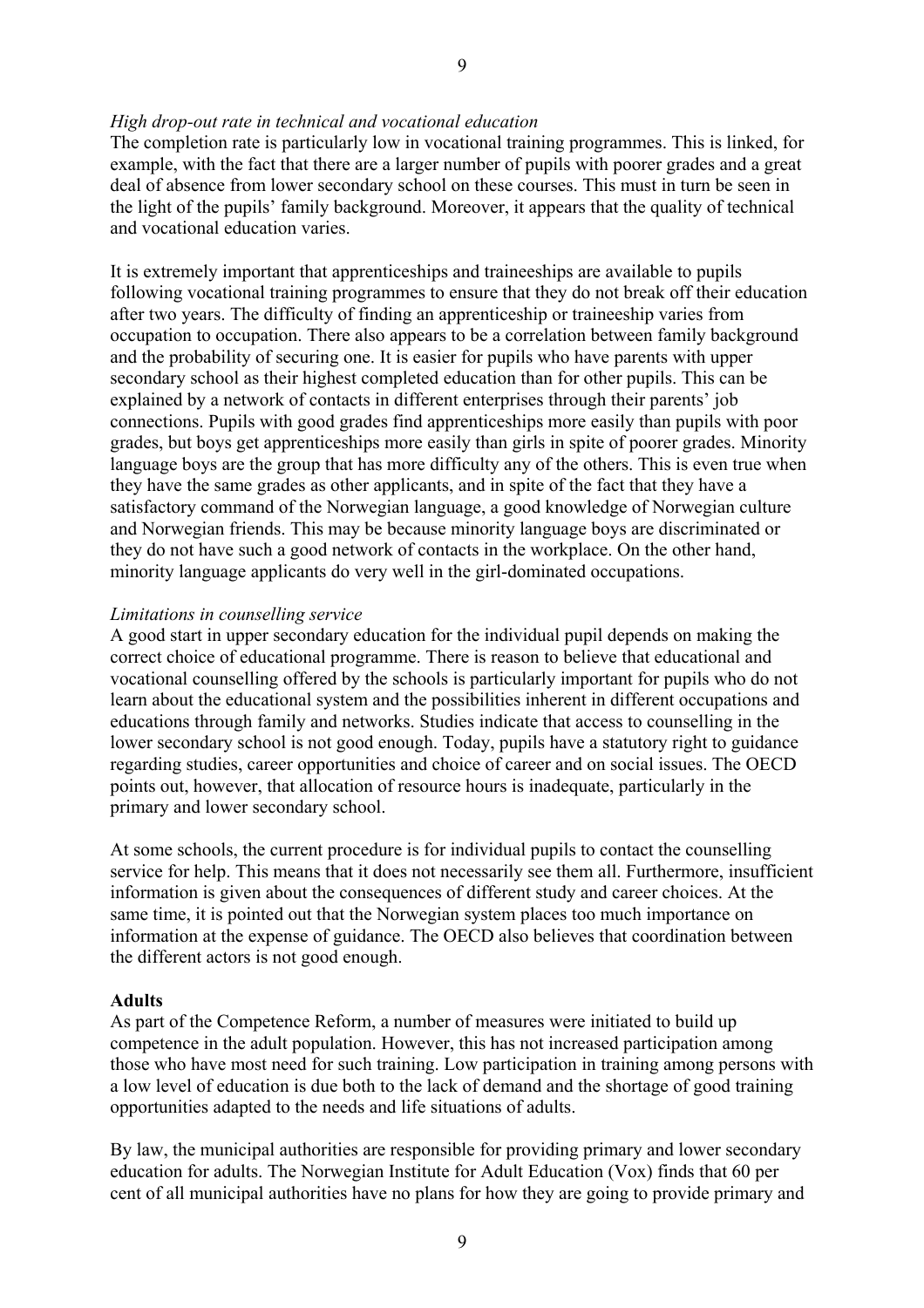lower secondary education for adults. This may be due to limited resources and a shortage of qualified teachers, but must also be seen in the light of the lack of interest.

Studies show that only a small percentage of the adult population are familiar with their right to primary and lower secondary education. Some of them see no point in participating or they find the financial aspect difficult. Many adults with a poor primary and lower secondary education have bad experiences from school and are not motivated for school-based tuition. Many wish for a greater degree of specially adapted courses. Education at primary and lower secondary school level often consists of ordinary day-time classes. The municipal authorities rarely provide targeted tuition in basic skills such as reading, writing, arithmetic and ICT and special courses are rarely offered in the workplace or in connection with vocational training or other job-oriented training.

A growing number of adults lack the right to upper secondary education. This applies to persons born after 1978 who have had no upper secondary education or who have dropped out. This particularly affects immigrants who were born after 1978 but who came to Norway too late to exercise the right of young people to upper secondary education.

# **Chapter 4 Consequences for participation and learning outcome**

Weaknesses in the education system are reflected in systematic differences in participation and learning outcome between children, young people and adults with different family backgrounds and between girls and boys. Norwegian and international research presented in Chapter 4 shows that the probability of participating and succeeding in education or training and in the workplace is linked with family background and gender.

#### **Day-care institutions – differences in attendance**

There is a considerable difference in day-care attendance between minority language children and children with a majority background. Children with a minority language background have a lower day-care attendance than all children in the same age group. In 2005 13,757 minority language children aged one to five attended a day-care institution. This equals 54 per cent of all minority language children in this age group. This is far lower than the average attendance rate of 76 per cent. The difference is particularly noticeable among the youngest children. While 65 per cent of two-year-olds in the whole population go to a day-care institution, the figure for minority language two-year-olds is only 30 per cent.

The National Childcare Survey in 2002 showed that there is also a correlation between daycare attendance and the parents' level of education and income. Children of parents with a lower secondary education attend a day-care institution more seldom than children of mothers with a higher education. Children who grow up with parents with a high income attend a daycare institution more often than children from low-income families.

#### **Primary and lower secondary school – considerable differences in learning outcome**

International surveys of reading and numeracy skills indicate that Norway is one of the countries with the greatest variation in learning outcome among the pupils and that Norway has a large percentage of pupils with weak basic skills. According to the PISA survey, 18 per cent of Norwegian pupils have weak reading skills, while 22 per cent have weak mathematics skills. Norway has a relatively large share of pupils with weak skills compared with, for example, Finland, Netherlands and Canada and a higher share than both Denmark and Sweden.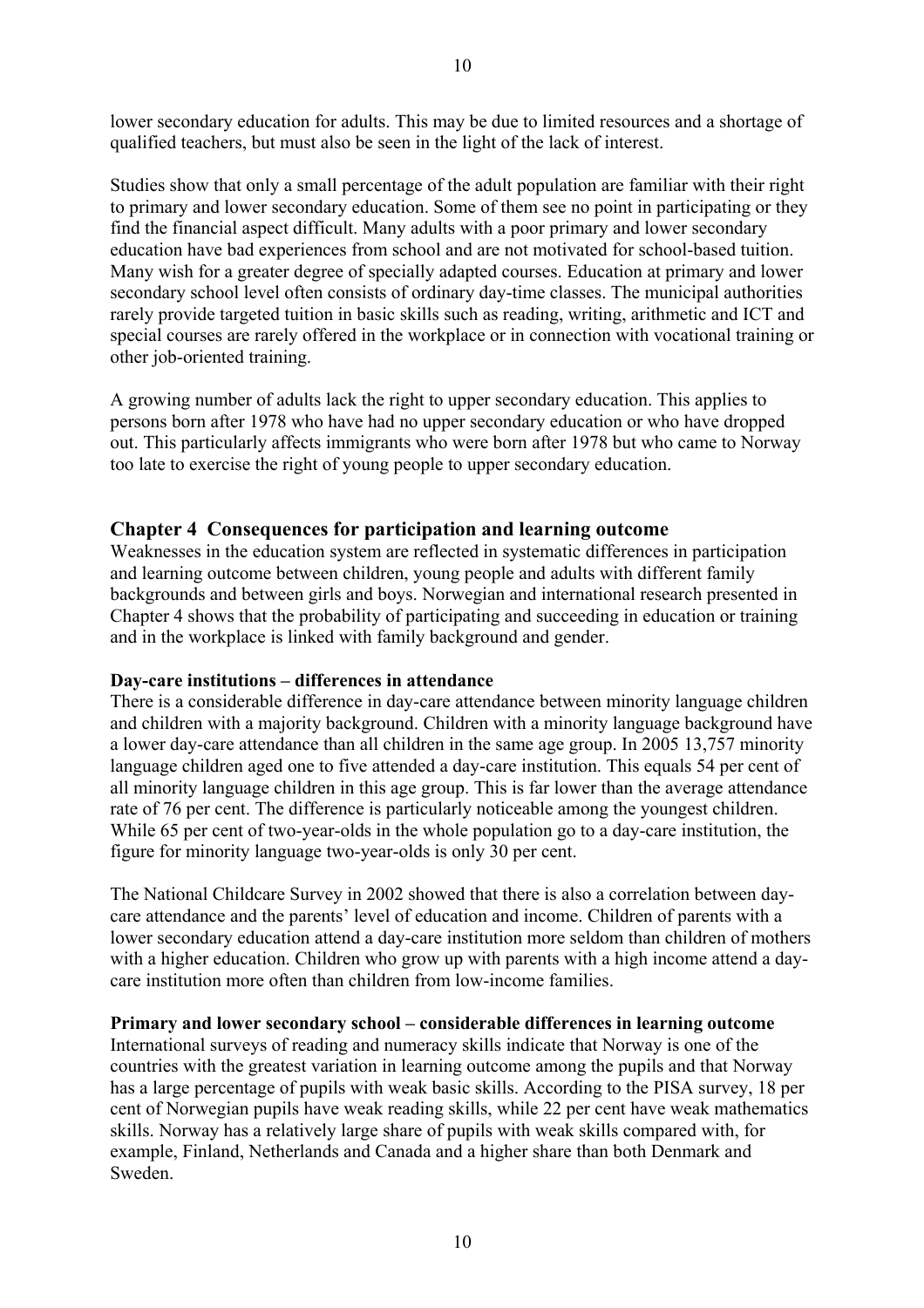In addition to a large number of pupils with weak skills, there is a strong link in Norway between the pupils' home background and their skills. Figure 1 shows the correlation between the parents' level of education and the pupils' skills both in reading in the  $4<sup>th</sup>$  grade and in reading and mathematics among 15-year-olds. The correlation can be seen in all of the countries that took part in the survey and applies to all skills surveyed (reading, mathematics, English, natural sciences, democracy), but it is stronger in Norway than in many other countries.



*Figure 5 Correlation between parents' level of education and pupils' reading and mathematics skills* 

There is a strong correlation between learning outcome and parents' education. Lower secondary school pupils who have parents with a post-upper secondary education score as much as eleven credits more than pupils who do not. By comparison, the difference between pupils from high and low income families but with otherwise identical characteristics is four credits. There is a similar difference between boys and girls in the girls' favour. There is also a difference in the grades achieved by minority background pupils and those achieved by majority pupils. However, much this difference disappears in a comparison of minority and majority language pupils with otherwise identical characteristics. It appears that minority language pupils have lower grades than majority language pupils because on an average they have parents with a lower education and come from families with fewer financial resources than the majority language pupils.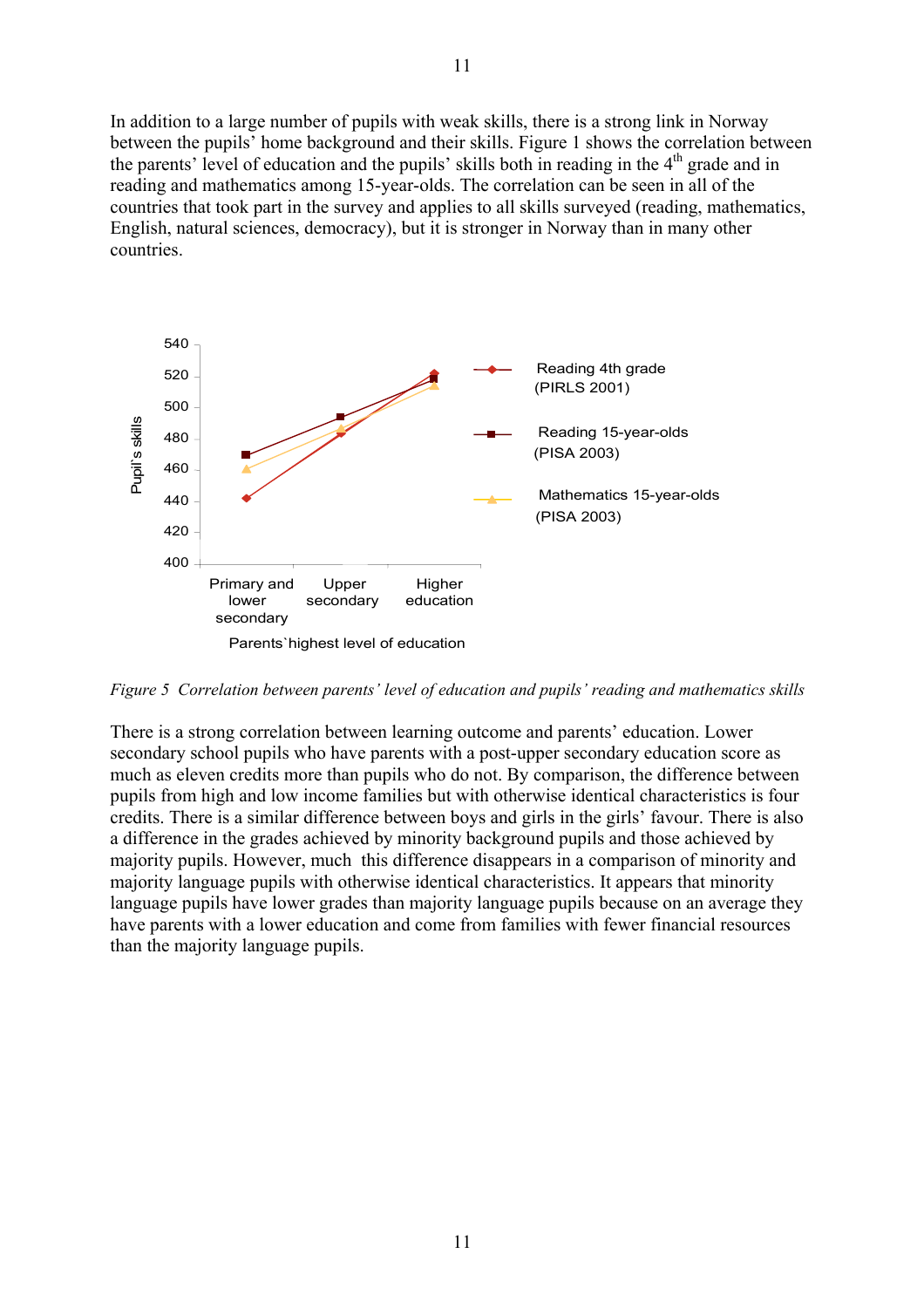

*Figure 6 Estimated lower secondary school credits for construed groups by family characteristics and gender (all else being equal) 2002 and 2003* 

#### **Upper secondary school – differences in choices and completion rate**

After lower secondary school, the great majority of pupils decide to start on an upper secondary education. Nearly 100 per cent of pupils leaving  $10<sup>th</sup>$  grade apply for admission and around 96 per cent go straight on to upper secondary school. While 96 per cent of 16-yearolds with highly educated parents were enrolled in upper secondary education on 1 October 2004, the figure for 16-year-olds with parents with a lower secondary school education was 85 per cent. Differences in participation can also be found between pupils with a minority language background and pupils with a majority background. In autumn 2005 about 90 per cent of lower secondary school leavers with a minority background went straight on to upper secondary school. This is slightly lower than the average for the population as a whole.

Six out of ten pupils who started their first year of upper secondary schooling in autumn 2005 enrolled in a vocational course. The better the grades achieved by the pupils in lower secondary school, the greater the chance of them choosing general studies (which will qualify them for higher education). The level of the grades is connected with family background. The average grade increases with the parents' level of education. The correlation between family background, grades in primary and lower secondary school and choice of programme thus leads to a socially lopsided recruitment into the different upper secondary school programmes. However, a difference in choice of education can also be seen between pupils with the same lower secondary grades but with different family backgrounds. Pupils with highly educated parents have a greater tendency to choose general studies than pupils with less educated parents, even if they have the same grades in lower secondary school.

More girls than boys choose programmes for general studies. Since choice of education is influenced by grades, this difference can be seen in the light of the fact that girls average better lower secondary grades than boys. A comparison of boys and girls with the same level of grades shows that boys have a stronger tendency to apply for general studies.

Girls and boys make gender-stereotyped choices. A distribution by gender of the various vocational choices shows for example that the percentage of girls doing health and social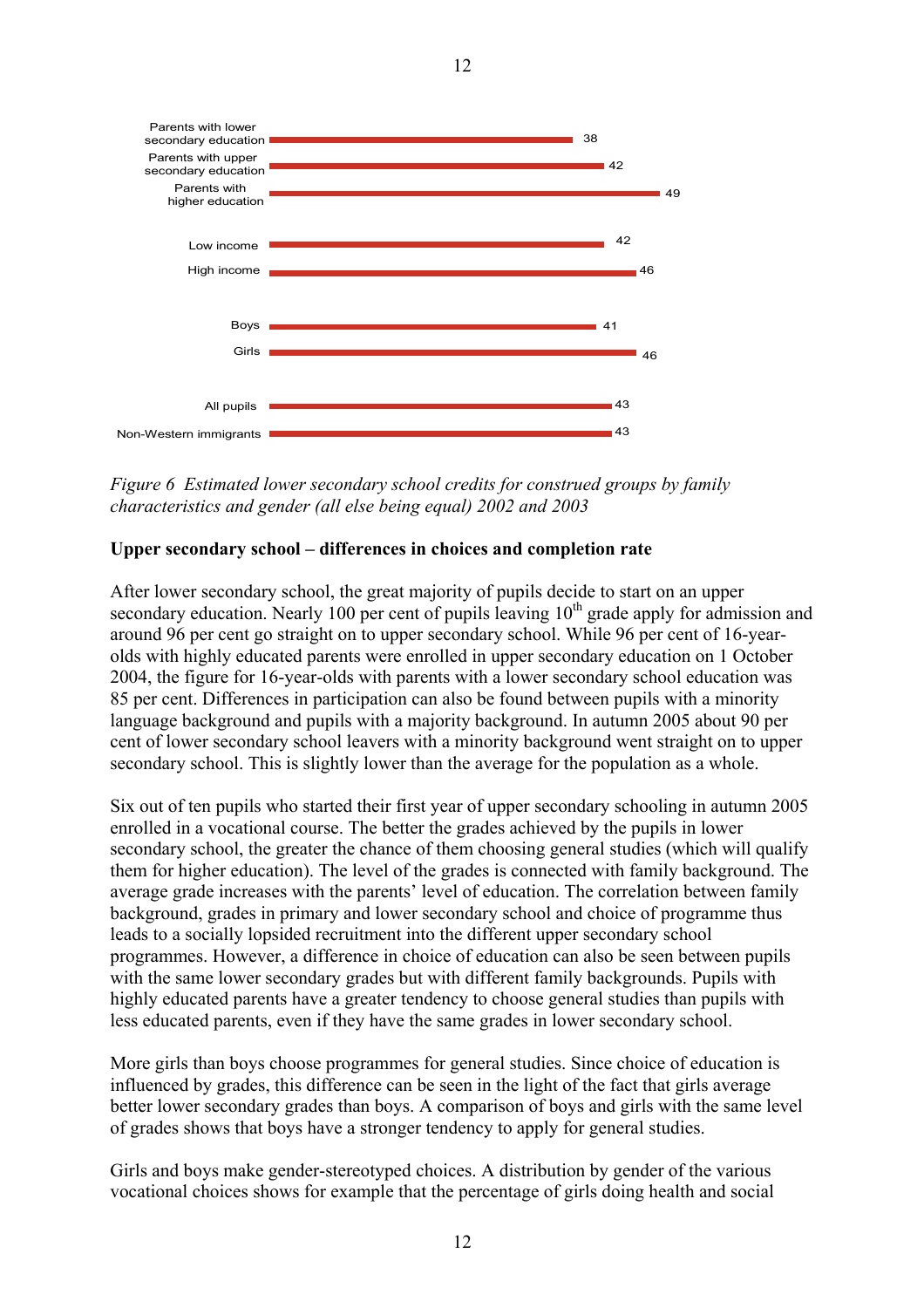studies and design, arts and crafts is 89 and 86 respectively. Building, electrical, mechanical and technical/engineering subjects are typical boys' subjects, with 90 per cent boys.

# *Completion of upper secondary schooling*

Every fourth pupil who started on a foundation course for the first time in 2000 dropped out in the course of five years, i.e. did not get a certificate of secondary education or a craft or journeyman's certificate. Completion of upper secondary education is also linked with the parents' education.

*Table 1 Status in 2005 for pupils who started on a foundation course for the first time in autumn 2000, by completion time and parents' level of education. As a percentage of total pupils.* 

| Parents' education          | Total<br>pupils      | Completed<br>in normal<br>time<br>$\%$ | Completed<br>in more than<br>normal time<br>$\%$ | Still in upper<br>secondary school in<br>2005<br>$\%$ | Dropped out<br>of upper sec.<br>school<br>$\%$ |
|-----------------------------|----------------------|----------------------------------------|--------------------------------------------------|-------------------------------------------------------|------------------------------------------------|
| Long higher education       | 5 1 9 7              | 78                                     |                                                  |                                                       | 10                                             |
| Short higher education      | 14 184               | 69                                     | 11                                               |                                                       | 16                                             |
| Upper secondary school      | 29 257               | 49                                     | 12                                               |                                                       | 31                                             |
| Lower secondary school      | 2457                 | 30                                     | 12                                               | 8                                                     | 50                                             |
| Not given                   | 855                  | 28                                     | 12                                               | 6                                                     | 53                                             |
| Total                       | 51 590               | 56                                     |                                                  |                                                       | 26                                             |
| $\sim$ $\sim$ $\sim$ $\sim$ | $\sim$ $\sim$ $\sim$ |                                        |                                                  |                                                       |                                                |

Source: Statistics Norway 2006

The percentage who complete upper secondary education increases with the level of the parents' education, while the percentage who drop out increases as the level of their parents' education falls. Almost 80 per cent of the pupils and apprentices in the 2000 cohort with parents with a long higher education completed upper secondary education in the normal time, but this only applies to 30 per cent of pupils with parents with lower secondary school as their highest level of education.

The correlation between parents' education and the probability of dropping out is however drastically reduced in a comparison of pupils with the same grades in  $10^{th}$  grade. It therefore looks as if poor grades in lower secondary school have most significance for dropping out. It is important to emphasise that there is also a strong link between the parents' education and the pupils' grades at lower secondary level. One can therefore say that there is an indirect correlation through lower secondary school grades between parents' education and dropout rates.

The completion rate for minority language pupils is lower than the rate for majority language pupils. Of the minority language pupils who began upper secondary education in 2000, 39 per cent had dropped out without gaining a full certificate or completing a planned course at a lower level by 2005. The average percentage for the whole cohort was 26 per cent. The difference between the completion rates for majority and minority language pupils is linked with the fact that on an average minority language pupils have parents with a lower level of education and the fact that they average lower grades from lower secondary school. A comparison of minority and majority language pupils with the same lower secondary school grades and parents with the same level of education shows that non-Western minority language pupils – both descendents of immigrants and immigrants – have less of a tendency to drop out than the majority language pupils.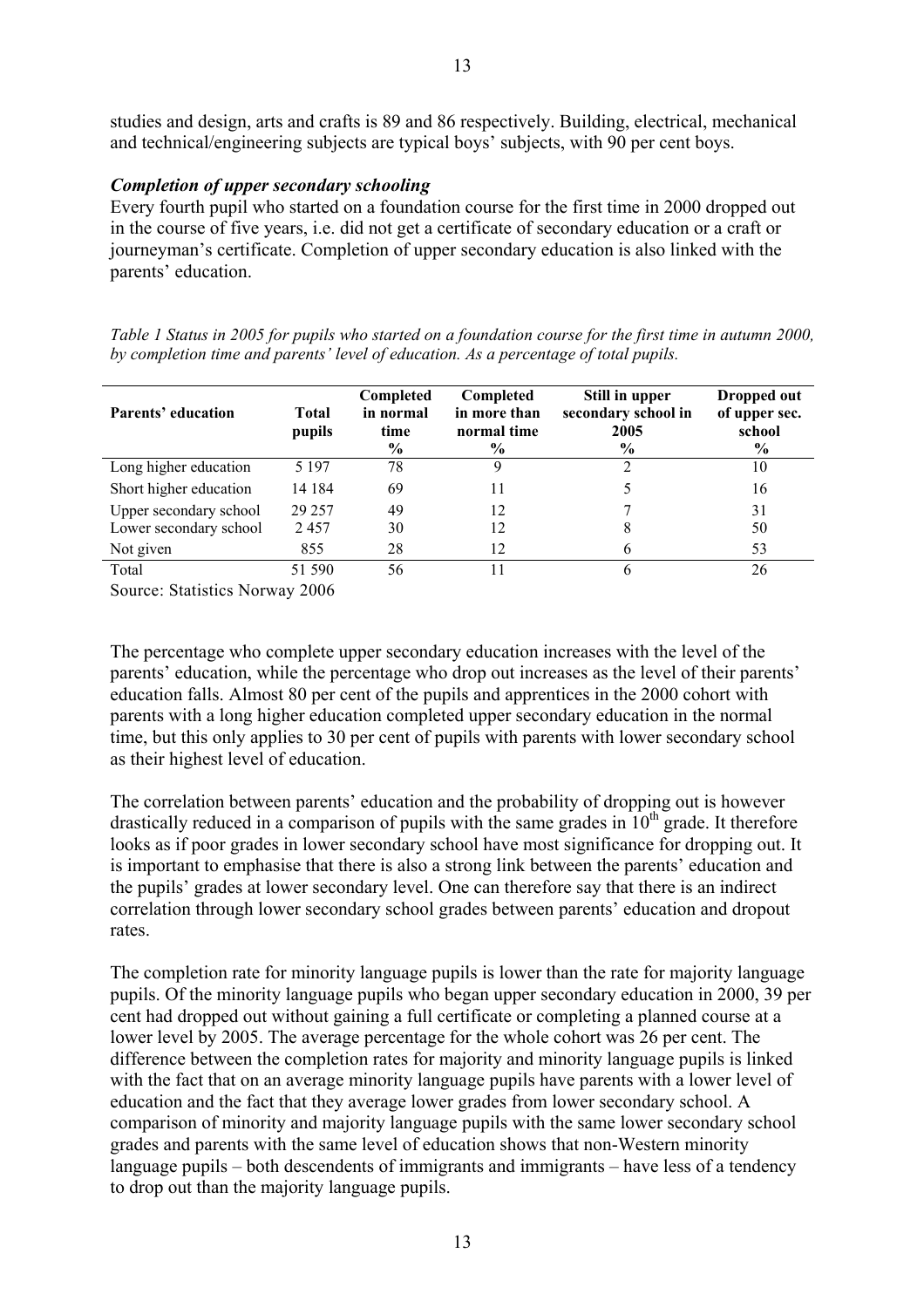#### **Higher education – the differences are reproduced**

The probability of taking a higher education is connected with the parents' level of education.



*Figure 7 Percentage of 30-year-olds who have gained a higher level education, by the parent's level of education. 1955-1974 cohorts.* 

The tendency to take a higher education increases considerably with the rising level of education among the parents. In the 1974 cohort, nearly 80 per cent of the group whose parents have a long university education have themselves achieved a higher education by the time they are thirty. This is true of only 15 per cent of pupils whose parents' highest level of education is lower secondary school. The significance of the parents' education for recruitment into higher education is about the same for thirty-year-olds born in 1974 as it is for thirty-year-olds born in 1955.

The *type* of higher education chosen is also linked with family background. Young people with highly educated parents are more likely to choose a university education than college studies, while students whose parents have a low level of education prefer to apply for a college education. Recruitment to high status professions such as law and medicine is particularly lopsided. The probability of choosing one of these professions is about 35 times higher among children of highly educated parents than among children of unskilled workers. The probability of studying medicine is about 80 times higher among children of doctors than among children of parents with a low education and a low income.

#### **Adults – differences in participation and learning opportunities**

Adults in the education system are a complex group. Some need knowledge and skills at primary and lower secondary level, while others focus on a higher education. Moreover, adult learning largely takes place outside the formal education system, most often taking the form of skills development in the workplace.

A considerable percentage of adults in Norway have completed their lower secondary education without mastering the basic skills. The ALL survey (2003) shows that more than 400,000 persons in the adult population have such poor literacy and numeracy skills that they can find it difficult to function in the workplace, for example if the workplace is reorganised. Yet there are few who exercise their right to education at primary and lower secondary level.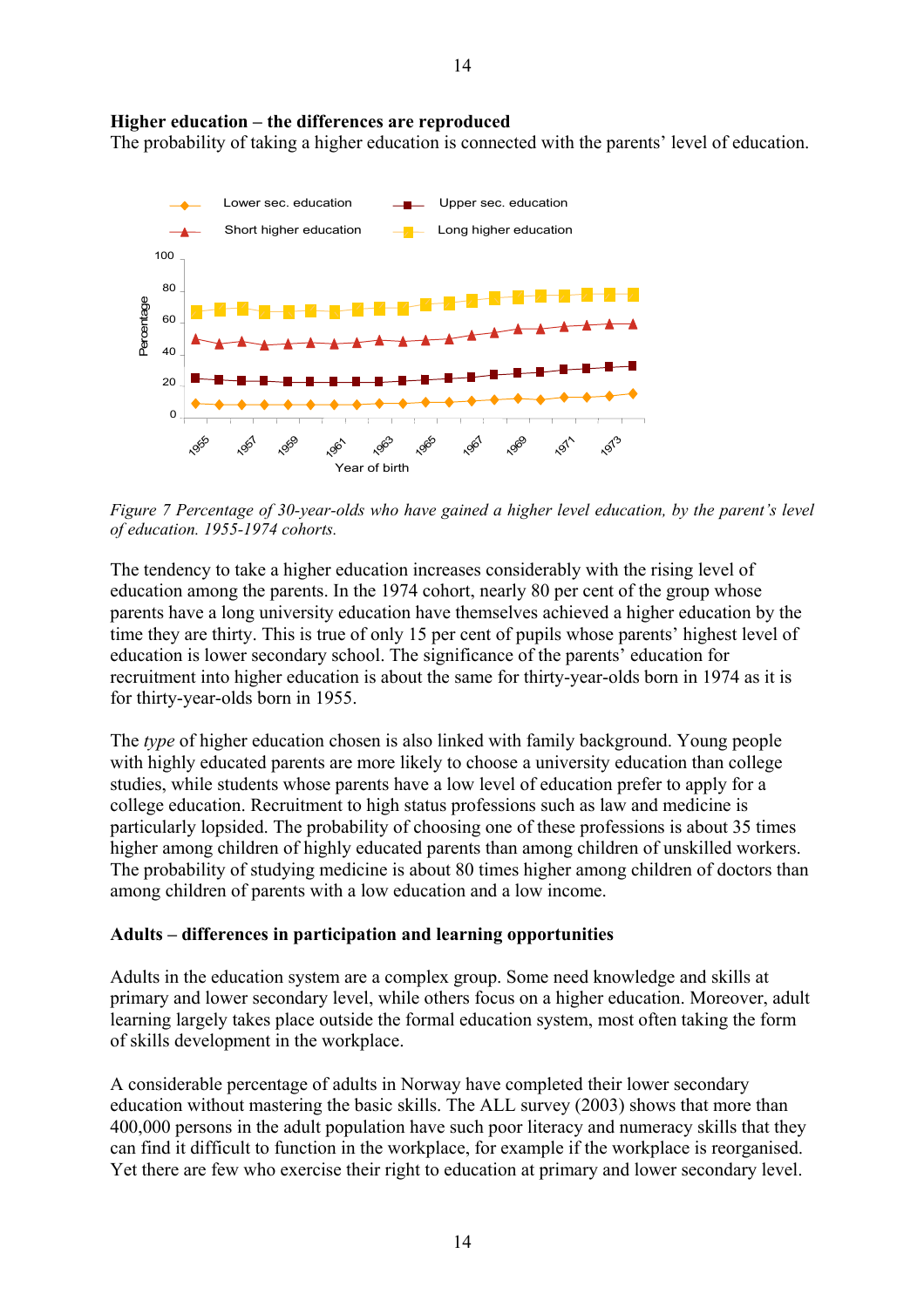There is great uncertainty surrounding statistics on adult participation in upper secondary education, but in recent years 20,000 adults are estimated to have participated at this level.

There has been an increase in the number of older students at universities and colleges in recent years. A considerable number of new students taking higher education are over 25 years of age. Figures issued by the Norwegian Universities and Colleges Admission Service show that almost 28 per cent (16–17,000 students) of the applicants who were admitted in 2003 and 2004 were over 25 years of age. These older students generally have a different background from the younger students. They have more often taken a vocational course in the upper secondary school and their parents have a lower level of education than the average parent among the younger students.

Studies show that social background also has significance for learning in the workplace. Adults with a low education have less learning-intensive work and take less part in courses, training and formal supplementary education than adults with a high education. While 67 per cent of adults with a high education participate in work-related courses and training, only 31 per cent of adults with lower secondary education do so.

# **Chapter 5 Change is possible**

The close correlation between family background and learning achievement is often interpreted to mean that the education system cannot make a difference and that the explanations for social reproduction lie outside the education system. The education system is part of a larger society and to some extent the differences in the education system also reflect the differences in society in general. However, this knowledge gives no reason to renounce the idea that education can be used to promote social equalisation to a greater extent than is the case today. Studies show that the significance family background has for learning varies from one country to another and that it is possible to achieve more success with social equalisation in learning outcome than the Norwegian education system does today. The Ministry believes that future efforts to level out social differences should focus attention on factors within the education system, which can promote better learning for everyone, rather than on external circumstances which the education system can do little about.

International surveys indicate that other countries have been more successful than Norway in reducing social differences.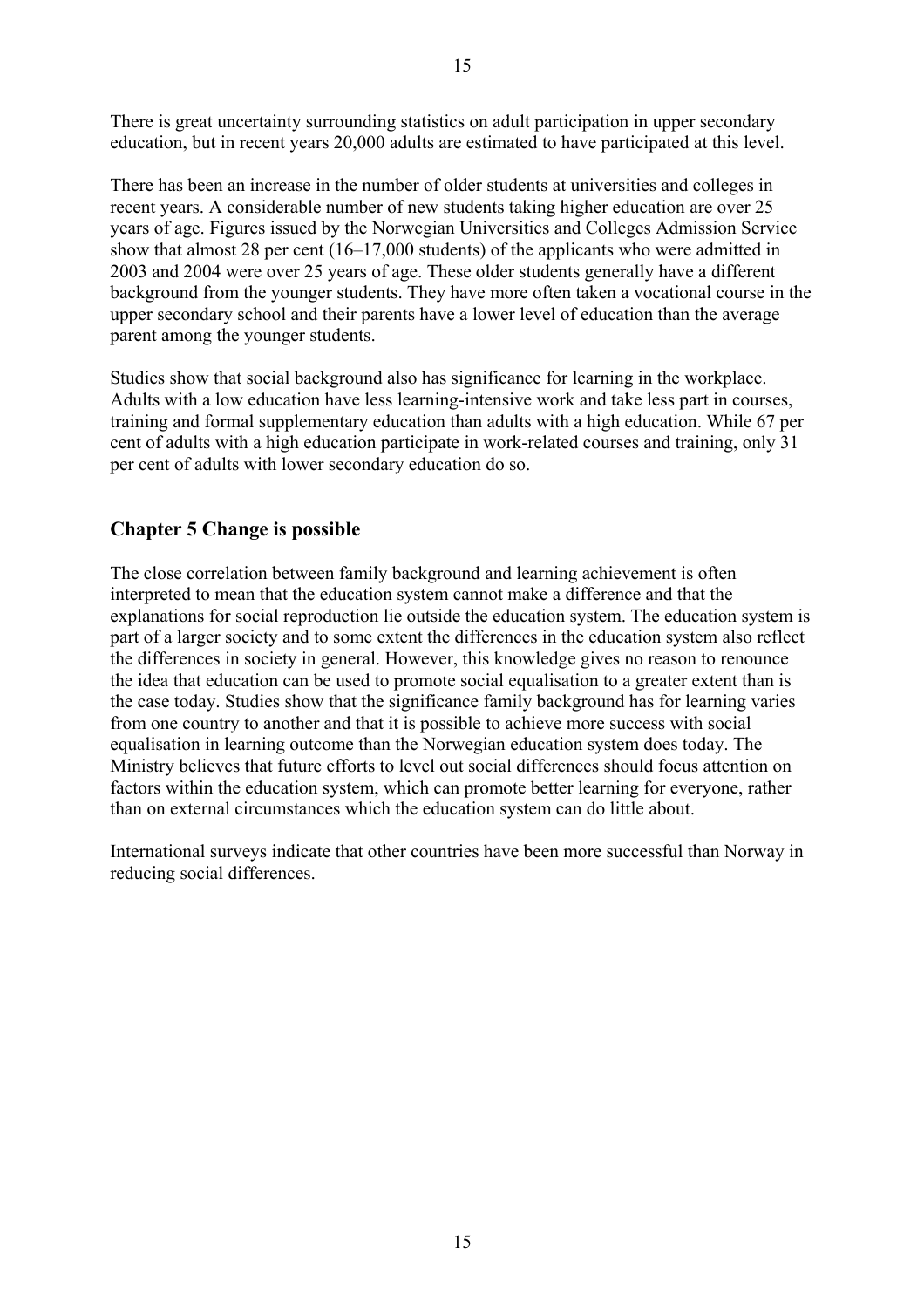

*Figure 8 Correlation between family background and proficiency in mathematics* 

Figure 8 shows that there are considerable differences in the significance of family background in different countries. The correlation between family background and proficiency in mathematics is far weaker in, for example, Japan, Finland and Iceland than it is in Norway. The PISA survey in 2000 also shows that there are a number of countries where the correlation between family background and reading skills is far weaker that it is in Norway. These surveys give good reason to believe that schools can in fact do a great deal to level out differences.

There are many examples indicating that it is possible to create greater equity between different groups of pupils. A Swedish study has compared schools with relatively similar pupil bases but differences in learning outcome. The study shows that the schools had different expectations of their pupils. The schools that succeeded in 'lifting up' children of parents with a low education took more responsibility for the pupils' progress and introduced more measures to help them than the schools that were not so successful. The schools with poorer results were more inclined to say that there were limits to what they could do, and the blame for poor learning was often laid at the door of the parents. Other studies show that the teaching methods practised by schools affect the pupils' performance. There is, for example, a clear correlation between pupils' reading habits and their home background, but the schools can also do a great deal to influence these habits.

# **Chapter 6 Priority areas and measures**

The different parts of the education system and their contribution to social equalisation must be seen as a whole. It is the totality of the measures from early childhood and up through the whole education and training system that determines whether we will be more successful in creating social equity than we are today. This is the basis for the priority areas and measures that are presented in this chapter. Chapter 6 discusses the Ministry's collective efforts to promote social equalisation, including ongoing measures, measures that will be further developed and new measures.

16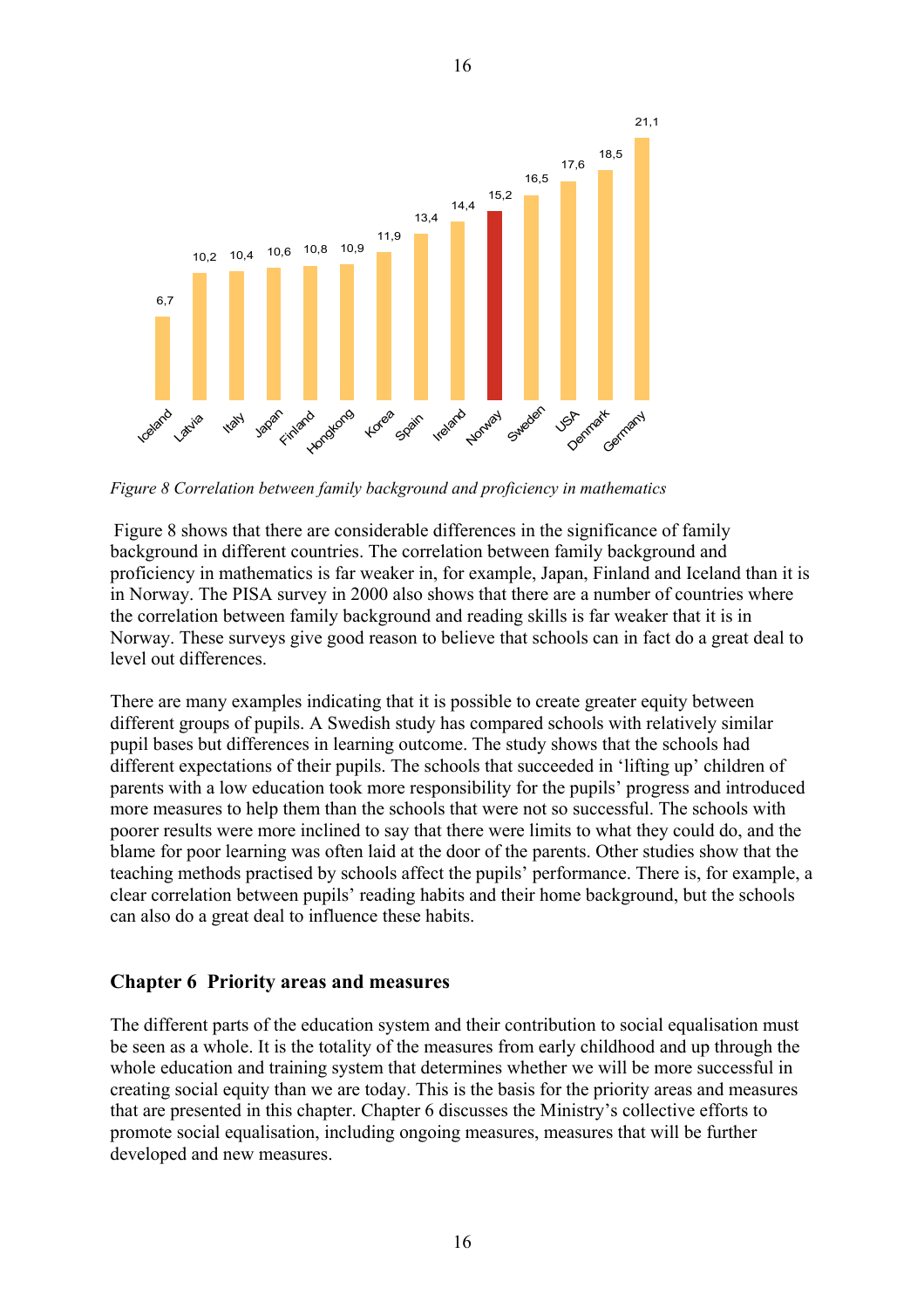#### **Competent pre-school teachers and school teachers**

It is not possible to achieve the objective of greater social equalisation without competent preschool teachers and school teachers. Research shows clearly that the teachers' competence is essential to the pupils' learning. Competent employees are the most important prerequisite for good quality and social equalisation throughout the education system.

# Measures:

- Assess the way general teacher education is organised with a view to meeting the needs in school in a more satisfactory way
- Consider introducing new national regulations stipulating qualifications required to teach important subjects and at certain levels
- Ensure that we look after newly qualified teachers when they first start working in day-care centres and school
- Continue to invest substantially in competence-building for teachers and ensure that funds are used as intended
- Continue to invest substantially in competence-building and research and development in the day-care sector.

#### **Knowledge about what works**

To ensure the success of the above measures, we need more knowledge and research on learning and teaching than we have today. This is important if we are to be able to achieve our objective of social equalisation. It is the children, young people and adults with the least learning-supportive environments who have the most to lose if the education system does not base its practice on what we know works, but on what we think – or want to think – works.

#### Measures:

- Establish a major research programme on learning and teaching
- Strengthen our Knowledge Promotion programme
- Strengthen the transfer of research results to the education sector.

#### **Early childhood**

Studies show that early language stimulation can prevent social differences in later learning achievement in school. We also know that this reduces the need for later special education in school. Many children attend a day-care centre, but not all of them do. It is therefore important to provide stimulation for children both in and outside day-care institutions. However, the Government believes that the day-care centre is the most important preventive arena *outside* the home. This is the reason for the Government's historic investment in daycare facilities.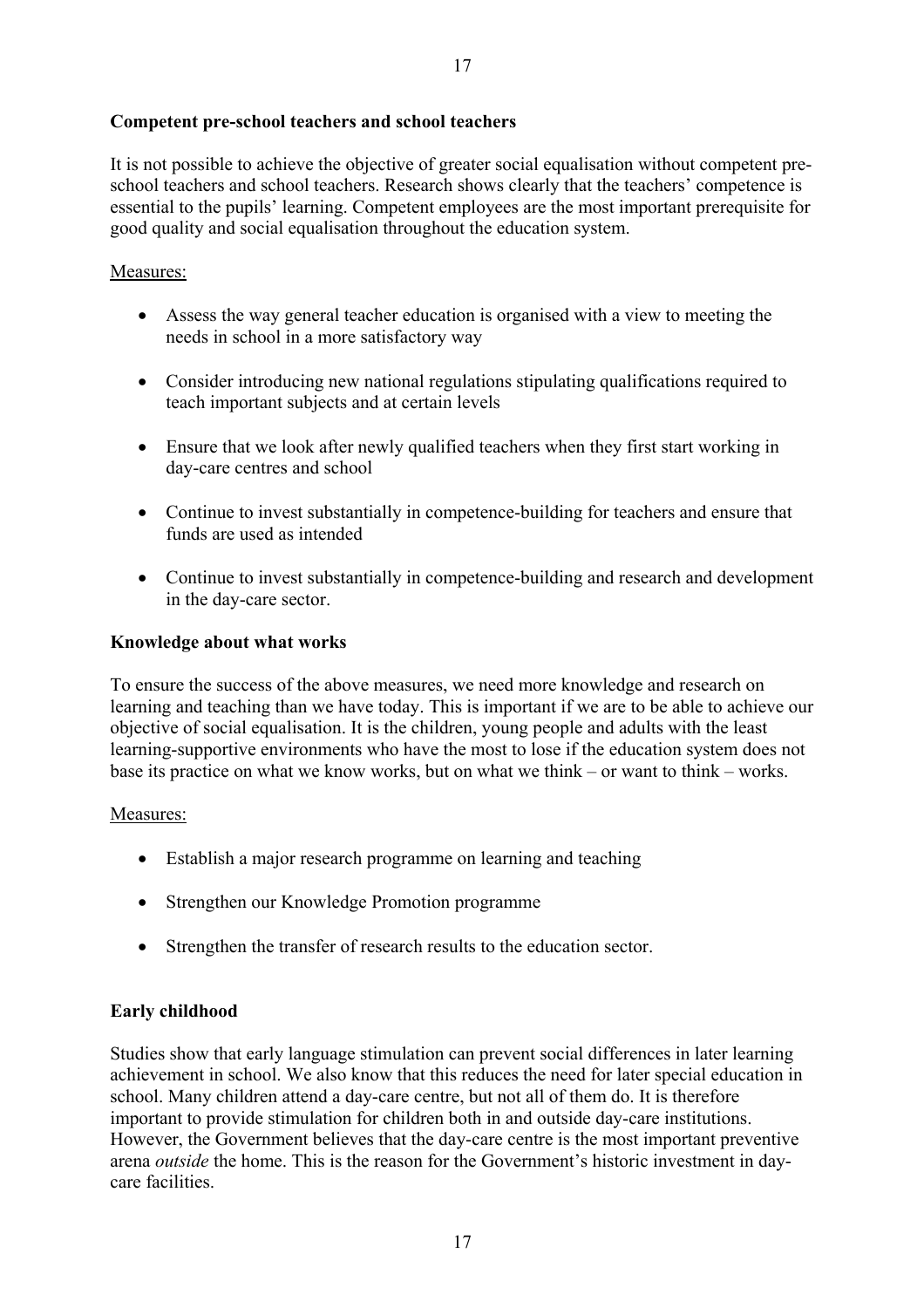# Measures:

- Ensure that all children who need it are offered language stimulation before starting school
- Follow-up project for children with delayed language development
- Pilot project with ambulatory teachers
- Full day-care provision by the end of 2007
- Right to a day-care place
- Pilot project to test free core-time in the day-care centre.

# **Primary and lower secondary education**

# *Early intervention – assessment and follow-up*

To achieve the goal of greater social equalisation, all children and adolescents must be included in good learning processes as early as possible and be given an education which encourages achievement (mastering) and a good learning outcome. Early intervention is also necessary to be able to provide adapted education for all pupils. We also need to know at an early stage whether a pupil is falling behind and ensure that he/she gets help as required. A closer link-up is therefore needed between the individual pupil's results in assessment tests and the school authority's responsibility for follow-up to ensure that the pupil is guaranteed a good educational programme. It is moreover important that the regulations regarding individual assessment help to promote the pupils' learning development and achievement. It is crucial that the teachers give the pupils continuous and constructive feedback regarding their progress.

# Measures:

- Evaluate the current legal basis for the duty to provide individually adapted education
- Further develop national tests and assessment tests to ensure that the school can uncover possible problems at an early stage
- Review the legislation relating to individual assessment
- Make a review of the special education support service to ensure that it functions sufficiently well for the children, young people and adults who need special educational assistance and special education

# *Good framework for learning*

Every pupil should have a good framework for learning. A longer, more coherent school day with help to do homework, provision of fruit and greens, and a better balance between physical activity and more sedentary activities are important ways of achieving the same framework conditions for all pupils and thus better learning opportunities for them all.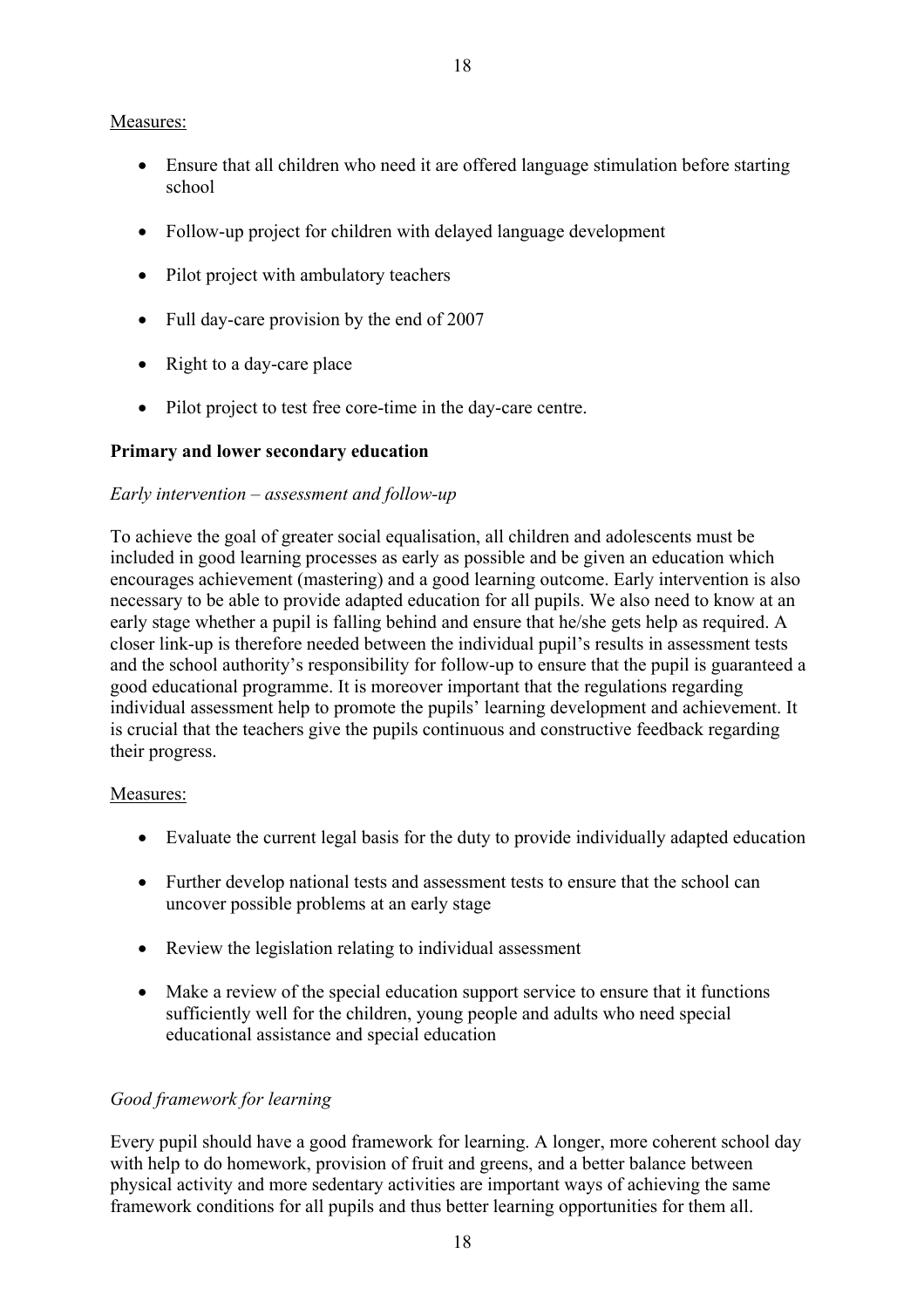#### 19

#### Measures:

- Implement a gradual extension of the primary school day to maximum 28 teaching periods per week
- Develop and initiate help-with-homework schemes
- Introduce schemes to provide all children in primary and lower secondary school with fruit and greens
- Work to ensure that the schools facilitate physical activity
- Initiate the drawing up of guidelines for standard contracts with parents

#### **Better completion rate in the upper secondary school**

#### *Strengthen the school counselling service*

The high dropout rate in the upper secondary school can be related to factors at an early stage of education. Research shows that the majority of pupils who do not complete their upper secondary education have left lower secondary school without acquiring sufficient knowledge and skills. Measures to reduce the dropout rate in the upper secondary school must therefore target the primary and lower secondary school. The school counselling service in the lower secondary school is an important priority area.

#### Measures:

- Split the school counselling service into social-pedagogical counselling and educational and career guidance.
- Draw up competence criteria for counsellors

# *Development of the trainee scheme and work to increase the number of apprenticeships and traineeships*

A committee appointed by the Ministry of Education and Training proposed in its final report that an organised, practice-based two-year training be introduced. At the end of this training pupils will be given a final assessment in the form of a practice certificate. This scheme will be a continuation and formalisation of the trainee scheme and it will be tested in collaboration with the social partners. The completion rate for apprentices depends very much on whether they get apprenticeship or whether they have to take their entire training at school. Work will also be done to increase the number of traineeships by, for example, following up the Government's decision regarding more traineeships in the civil service.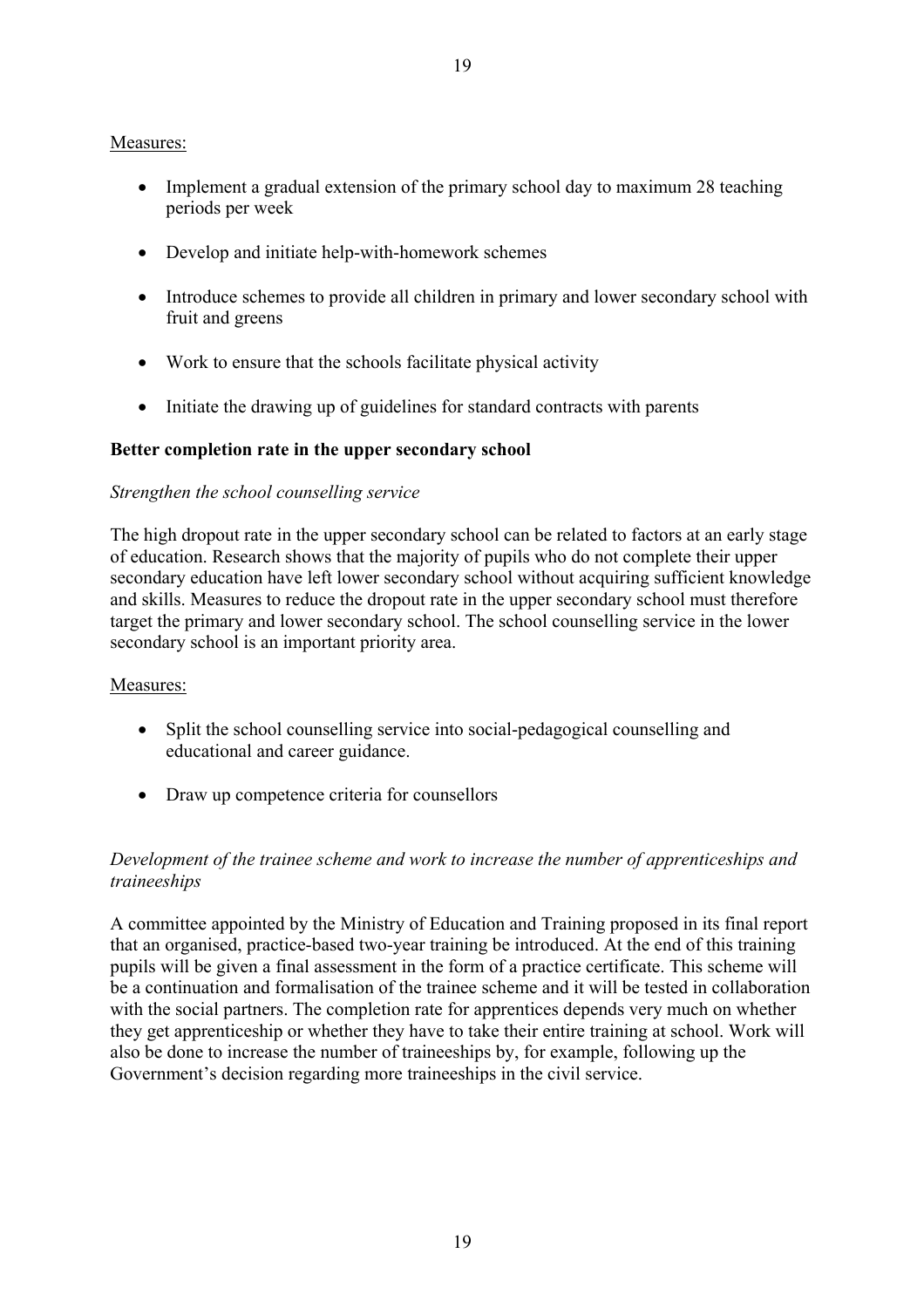#### Measures:

- Pilot project to test a practice-based two-year training in the upper secondary school
- Work to establish more apprenticeships and traineeships

# *Tuition in Norwegian for minority language speakers*

Good language tuition is one of the keys to success for minority language children and pupils in education and in the workplace. Research shows that it is important to have knowledge of and in your mother tongue before learning other languages. At the same time, there is a need for more extensive knowledge about the content, quality and scope of mother tongue tuition. The Ministry has called for a synthesis of existing research on mother tongue tuition, including bilingual vocational education and Norwegian as a second language, with a view to achieving greater insight into effects and significance.

# Measures:

- Propose an amendment in the Education Act to include a separate provision regulating the right of minority language pupils to special Norwegian tuition in the upper secondary school
- Introduce level-based curricula for basic Norwegian, combined with assessment material.

# **Higher education**

Higher education has a high capacity and a good regional distribution, and the costs of taking a higher education are low. There are a number of gateways to higher education, and the possibilities for adults to participate are good. Higher education is however not distributed equally in the population. The probability of embarking on a college or university education increases with the level of the parents' education. There are strong indications that this social reproduction is mainly caused by differences that have arisen earlier in the education process. The central message of this White Paper on early intervention will therefore also to lead to broader access to higher education in the long term. The Government's goal is to give everyone an equal right to education regardless of financial means and social background. Every student must be given the possibility of studying full-time.

Earlier studies show that persons whose parents have a low education and a low income have a higher threshold to cross before taking up a study loan to pay for higher education. The task of getting new groups to continue their education after upper secondary school is a studyfinancing challenge. Students who borrow from the Norwegian State Educational Loan Fund can choose a floating or fixed rate of interest. Persons looking for predictability may find a fixed rate to be the best solution. Fixed interest rates for three or five years are now available. The Ministry will offer a third option of ten years. This option will give students the possibility of long-term predictability in repayment of study loans.